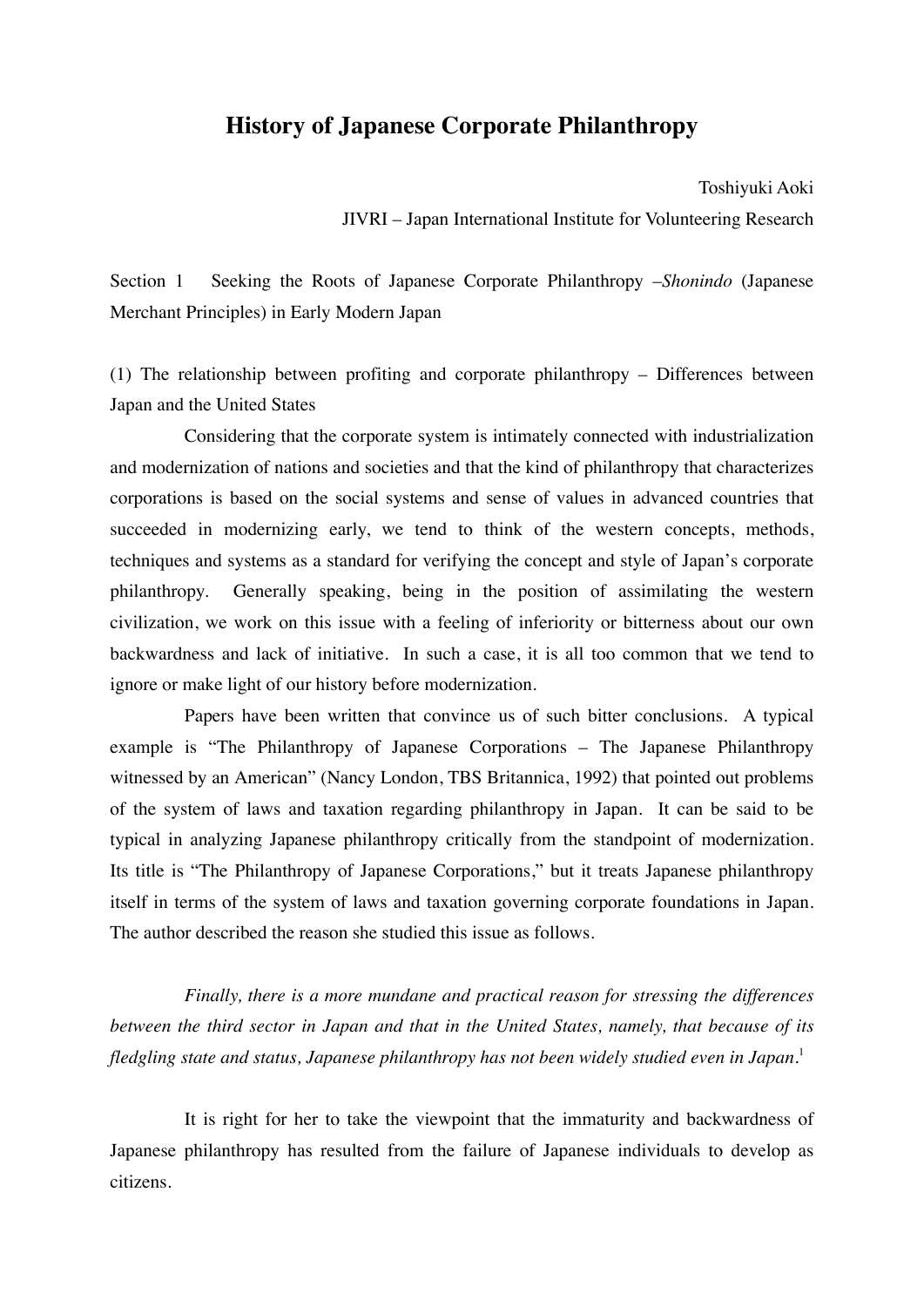*There are, of course, noteworthy exceptions, and times are changing because of greater wealth, increasingly diverse social demands, heightened social and international awareness, and more exposure to the West. Nonetheless, there is no tradition as such of individual giving, premised on the assumption that the individual has an obligation (religious or otherwise) and the ability to contribute to society through unilateral action.*<sup>2</sup>

London's viewpoint is certainly true, but her logic of demonstration is crude and markedly lacking in insight and persuasion. She simplistically affirms that the lack of Japanese social awareness is the result of our traditions. I think the weakness in her logic, knowledge and historical perception is displayed in her conclusion that there is no tradition of assuming that the individual has an obligation and the ability to contribute to society through unilateral action, as she fails to verify the relationship between the establishment and the people that has formed over the course of more than a thousand years of Japanese history since the Hakuhou and Nara eras (the end of the 7th Century A.D.), when the national system was established in Japan.

The purpose of this paper is not to demonstrate the historical reasons for the Japanese sense of immature citizenship, so I won't discuss this issue further. Nonetheless, I must stress that this is not such a simple issue that it can be demonstrated by her vague and superficial analysis that "there is no tradition to assume that the individual has an obligation and the ability to contribute to society through unilateral action."

She also criticizes Japanese corporate philanthropy. I think her severe evaluation of Japanese corporate philanthropy is naive and even arrogant.

*Although corporate philanthropy in Japan can be as public relations and market-oriented as it is anywhere else – Waldemar Nielson called it "primitive" in this regard – at least some of the soul-searching, agonizing, and perhaps even dissembling involved in the search for a justifiable motive in the United States has been avoided in Japan.*<sup>3</sup>

The soul-searching and agonizing for a justifiable motive in the United States that she describes here means that corporations' struggle to have society recognize corporate philanthropy carried out by for-profit corporations belonging to shareholders in the first half of the 20th Century in the United States where philanthropy by individuals had been a long tradition, people struggled to define an appropriate justification and role for philanthropy by for-profit corporations belonging to shareholders. – London's argument for the popularization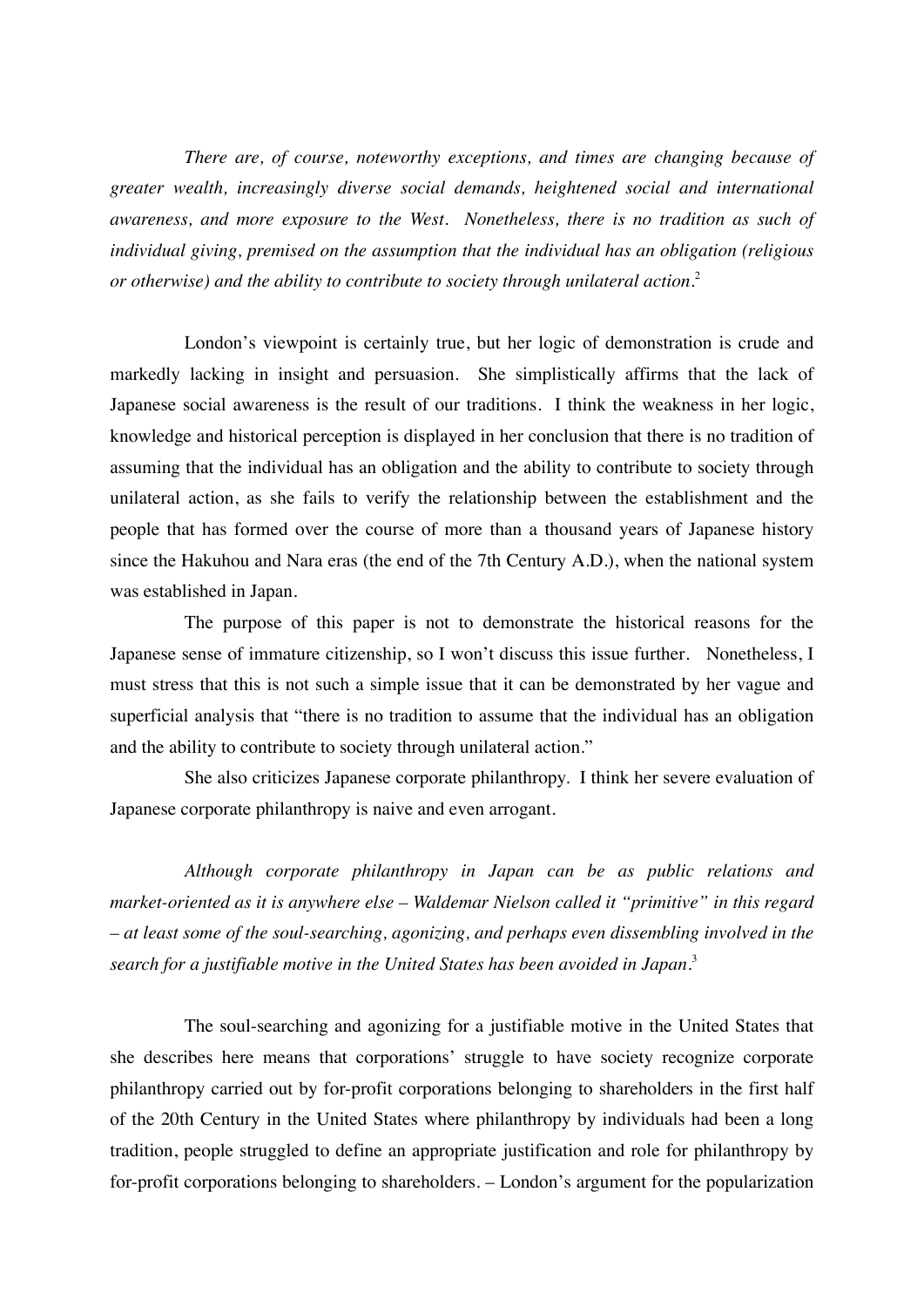of accepting corporate philanthropy in the United States is grounded on the charitable deduction for corporations (See (3) Sociality and Culture of Corporation, Section 2 Concept and Philosophy, Chapter 1 What is Corporate Philanthropy). According to her, what U. S. corporations were seriously concerned with was whether or not there was justification for philanthropy by for-profit corporations. She concludes that Japanese corporations have never undergone the process of soul-searching and agonizing on this issue, and are therefore very primitive.

In my view, however, Japanese corporations have wracked their brains and searched their hearts in a different context. What they have been concerned very much with is whether or not making profits, as such, is justifiable ethically. More specifically, in the 18th Century, those who were considering this issue earlier than the modern enterprisers were the merchants and the thinkers who protected them. They had already found a solution.

They, i.e., the Japanese early modern merchants and the thinkers who protected them, were the pioneers of the modern style of companies in Japan. They asked themselves the fundamental question whether making profits would be justifiable or not. Based on their religious beliefs, they constructed their own philosophy and way of life in which making profits could be justified by considering their participation in such secular activities (business) as religious austerities. In a period when the value system was established by the political regime and the samurai spirit was dominant, the concept of keeping a business as a religious and ethical austerity gave the merchants awareness that they, who were ranked in the lowest social class, could stand on a level ethically equal to the samurai who had been dominating the regime. A way of life of keeping a business going through restless constant endeavors (economic ethics such as diligence, honesty and thrift) was established as the principle of merchants in the middle and end of the Edo Era (1603-1867).

## (2) Economic Ethics and *Intoku*

In terms of the relationship between *Shonindo* (the principles of the Japanese merchants) and philanthropy, it can be said that philanthropy was included under the term *Intoku*<sup>4</sup> in the set of virtues that were a part of economic ethics. Matatsugu Miyamoto, a Shonindo researcher, studied family and store mottos of merchant families in Omi,<sup>5</sup> Ise<sup>6</sup> and other areas in the Edo era. Based on his results, he insisted that religion placed a special emphasis on those mottos, and there were many mottos that preached to endeavor for *Intoku* in relation to religion. $<sup>7</sup>$ </sup>

More precisely, *Intoku* means, "Performing an altruistic deed without expecting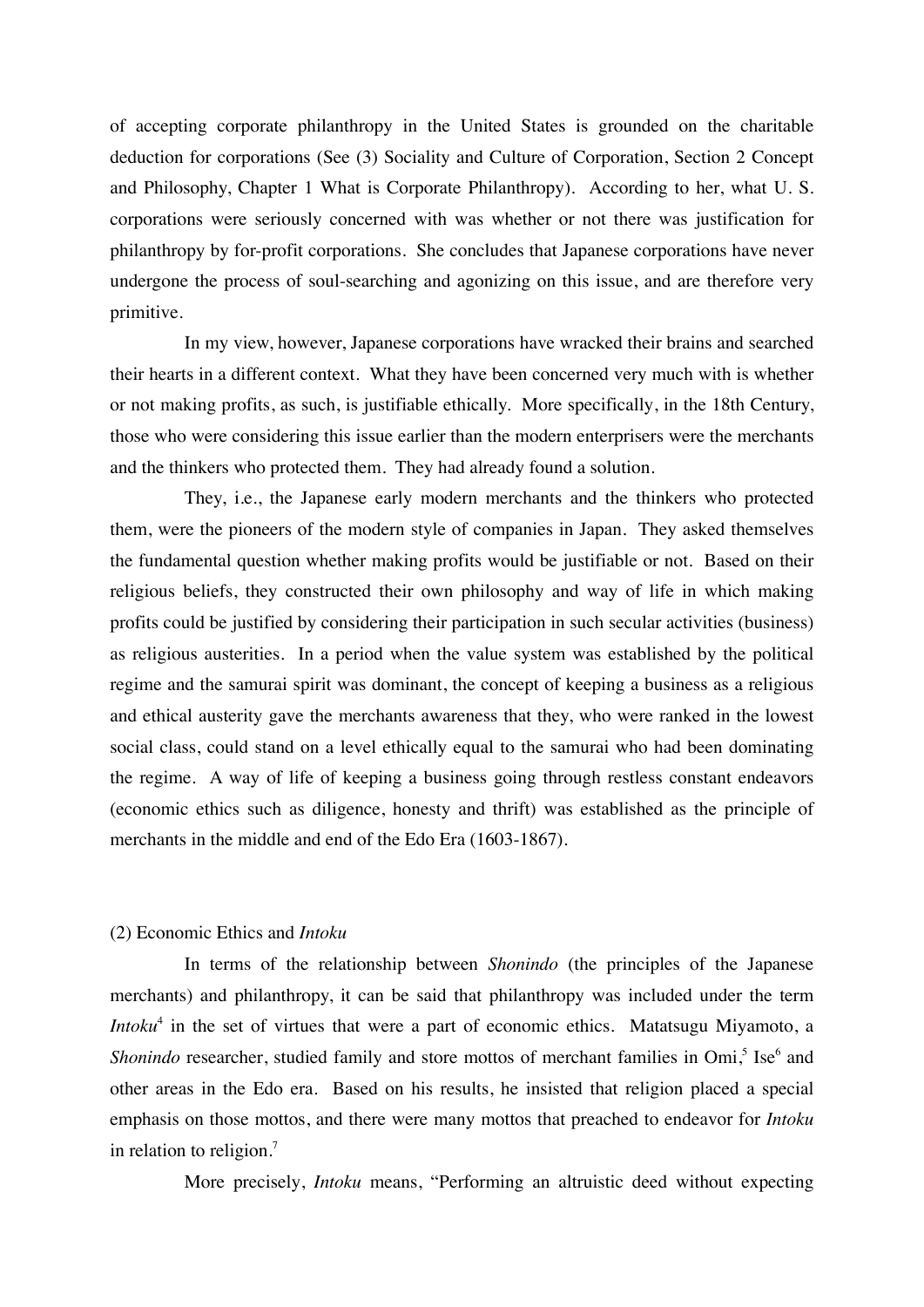recognition." The origin of this word isn't in Buddhism but "to practice *Intoku*" was introduced as an article in the rules of practice at Zen Buddhist temples. 8 Thus it came to be related closely to Buddhism. *Intoku* is an abbreviated form of a proverb which states that practicing *Intoku* inevitably brings *Yoho* (a visible reward). *Intoku* is also combined with *Sekizen*, and expressed sometimes as a phrase *Sekizen Intoku*. *Sekizen* is an abbreviation of a phrase meaning, "Ancestors' good deeds bring descendants' happiness." This phrase appears in *Ekikyou* (*I Ching. The Book of Changes*)," one of five respected scriptures of Confucianism. It emphasizes that a chain reaction of cause (ancestors' good deeds) and results (descendants' happiness) happens within a family. *Yoho* brought by *Intoku* is not a reward limited to within a family, but both words*Intoku* and *Sekizen* suggest that altruistic deeds shouldn't be done for the purpose of receiving a reward even if there is some cause-and-effect relationship between the deed and the reward. This is the most important lesson in these words.<sup>9</sup> This idea was an important factor in the traditional culture of Japanese corporate (merchants') philanthropy.

Japanese merchants recognized *Intoku* (philanthropy) as one of the factors of economic ethics. Since they were thinking that only by practicing economic ethics would they be allowed to make a profit, as a natural result there were no contradictions or conflicts between their business and philanthropy.

There were no ethical claims or sense of guilt among corporations making profits in the United States, but they needed to find a reason for contributing their profits to philanthropy because contributing their profits to philanthropy caused social and ethical controversy. On the other hand, to balance profit-making with being moralistic and ethical presented a big question to early modern Japanese merchants as the pioneers of today's business leaders in Japan. The samurai regime considered the merchants' profiting unacceptable or immoral. To counter such a social condition of viewing commerce in a negative light, they tried to enhance recognition of the rightness of their business by showing themselves to be followers of ethical principles equal to those of the samurai. Making profits became an integral part of their ethical principles through contributing these profits to charitable activities that were practiced as religious austerities. The merchants of the Edo era established a footing for their business by elevating their ethical level through the practice of *Intoku*. The modernization of Japanese commerce and industry since the Meiji era (1868-1912) was accomplished on the basis of the footing established by the merchants in the Edo era.

The reason philanthropy is regarded differently between Japan and the United States should be noted. The United States was established by people who considered human rights a universal value in the 18th Century. Economic values were fundamental there in the creation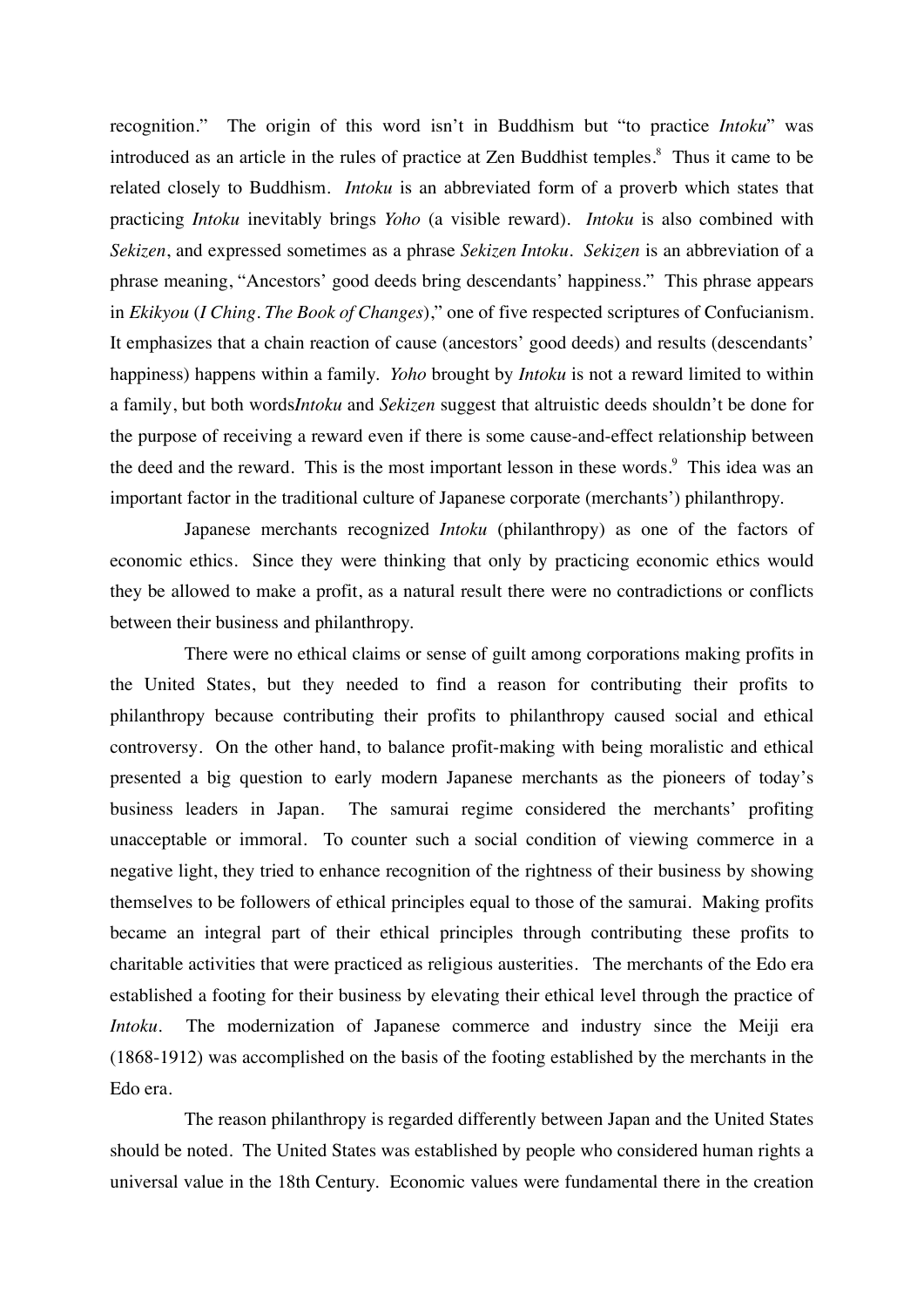of an affluent society. Japan, on the contrary, has a history of two thousand years and the Japanese people were sovereign subjects during the most of those years. After the Warring State Period (about 1493-1573) in Japan, when the samurai had the strongest influence on the governing structure and political values, the merchants were ranked as the lowest class among the subordinate classes, so they asserted trade and business based on economic ethics to be a way of being loyal to the nation and to be equivalent to the samurai values. They made a case for removing the stigma on profit-making, that had been thought of as greed.<sup>10</sup> It was a matter of life or death for the early modern merchants in this period to find moral values of economic behavior and hold tenaciously to these economic ethics and therefore they strived to demonstrate their philanthropy. Eiichi Shibusawa who helped establish footing for the modern industrialization of Japan was just one of the people who succeeded and updated such economic ethics of the early modern merchants. The standard bearers of *Shonindo* in the Edo era had already been seeking solutions for settling the conflict between profit-making and following economic ethics. After much self-examination, speculation and practice, they finally found a solution and disseminated it. They accomplished this two hundred years before people in the United States did.

To find the precise roots of corporate philanthropy in Japan, we have to study the way *Shonindo* evolved in the Edo era, the early modern age before the Meiji era.

In the subsections that follow, I will show that the evolution of religious values corresponded to that of the secular economic ethics by describing the cases of the Jodo-Shinshu Sect of Buddhism and Sekimon Shingaku philosophical movement<sup>11</sup> in the Edo era.

#### Notes

1. Nancy R. London, *Japanese Corporate Philanthropy*, Oxford, 1991, p. 7.

2. *Ibid*., pp. 12-13.

3. *Ibid*., p. 14.

 4. *Intoku* is a word which appears in the *Huainanzi*, an encyclopedia compiled mainly from articles on Taoism in the Former Han Dynasty (206 BC–AD 9). Originally, *Intoku* was based on the Chinese traditional concepts of Yin and Yang. Taoism played a part in the systematization of Chinese-style religious principles of Buddhism, which originated in India. It can be said that Taoism functioned as a transformer to adapt Buddhism to Chinese values.

 5. Omi is the former name of Shiga Prefecture. The merchants from Omi prospered in business during the Edo era. Double-entry bookkeeping was invented by the Omi merchants and they revolutionized the distribution system of the time through thorough rationalization.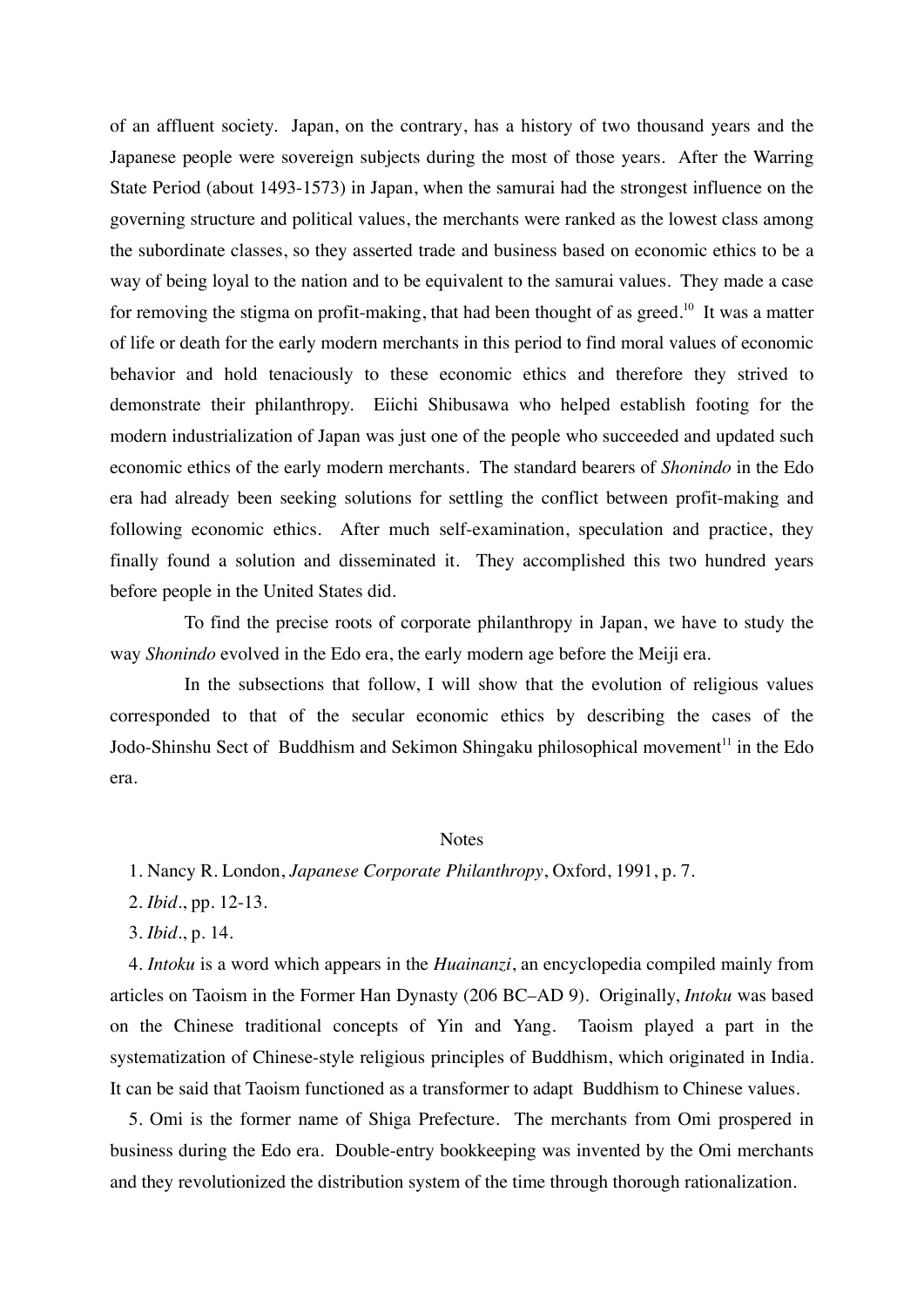6. Ise is a region occupying a major part of the present Mie Prefecture. The merchants from Ise prospered in business during the Edo era, making a fortune through business in cotton clothes.

 7. Matatsugu Miyamoto, *A Study of the Consciousness of the Early Modern Merchants*, Yuikaku, 1941.

 8. "To practice *Intoku*" in a Zen Buddhist Temple means to perform kitchen duty. The person on kitchen duty is not noticed ostensibly but makes an effort in the background. The reason kitchen duty is counted as *Intoku* is not from the external form of performing a good deed in secret but rather from the altruism automatically shown through one's attitude and behavior by eliminating egoism. *Intoku* is a practice of offering service with internal affection.

 9. Another religion which had a big influence on *Shonindo* was Confucianism. It lacks the *Sekizen Intoku* doctrine, but *Jingi* and *Jinai* are words from Confucianism that signify behavior similar to *Intoku*. These words mean loving all the public or having mercy on the poor. *Sekizen Intoku* is also based on charity or love of all living things, that is to say, Buddhism and Confucianism have similar concepts. In interpreting "family" as "a merchant family" or "company," *Sekizen Intoku* can be considered a concept whose meaning overlaps corporate philanthropy.

 10. The political values of the samurai were strongest after the Warring State Period. In the Middle Ages in Japan, "Buddhism" was regarded as equivalent to the principles of the king. (Yasuo Yuasa, *Japanese Religious Consciousness*, Kodansha Gakujutsubunko, 1997).

11. See (5) Relationship between Sekimon Shingaku and economic ethics.

(3) The relationship between religion and economic ethics

Before considering the relationship between religion and economic ethics, we need to define what is meant by "religion" in this paper. The religions considered in this paper include not only Buddhism (especially the Jodo-Shinshu Sect of Buddhism) but also Confucianism. Since many people do not recognize Confucianism as a religion, I must explain why Confucianism is recognized as a religion in this paper.

In this paper I define religion as some kind of faith in a sacrament, i.e., a supreme existence that transcends the physical world, and acts done according to this faith. If we posit the premise on this definition of religion, we have good grounds for considering Confucianism a religion. Chen Shunchen<sup>1</sup> described Confucianism as follows in his book *Three Thousand Years of Confucianism*."2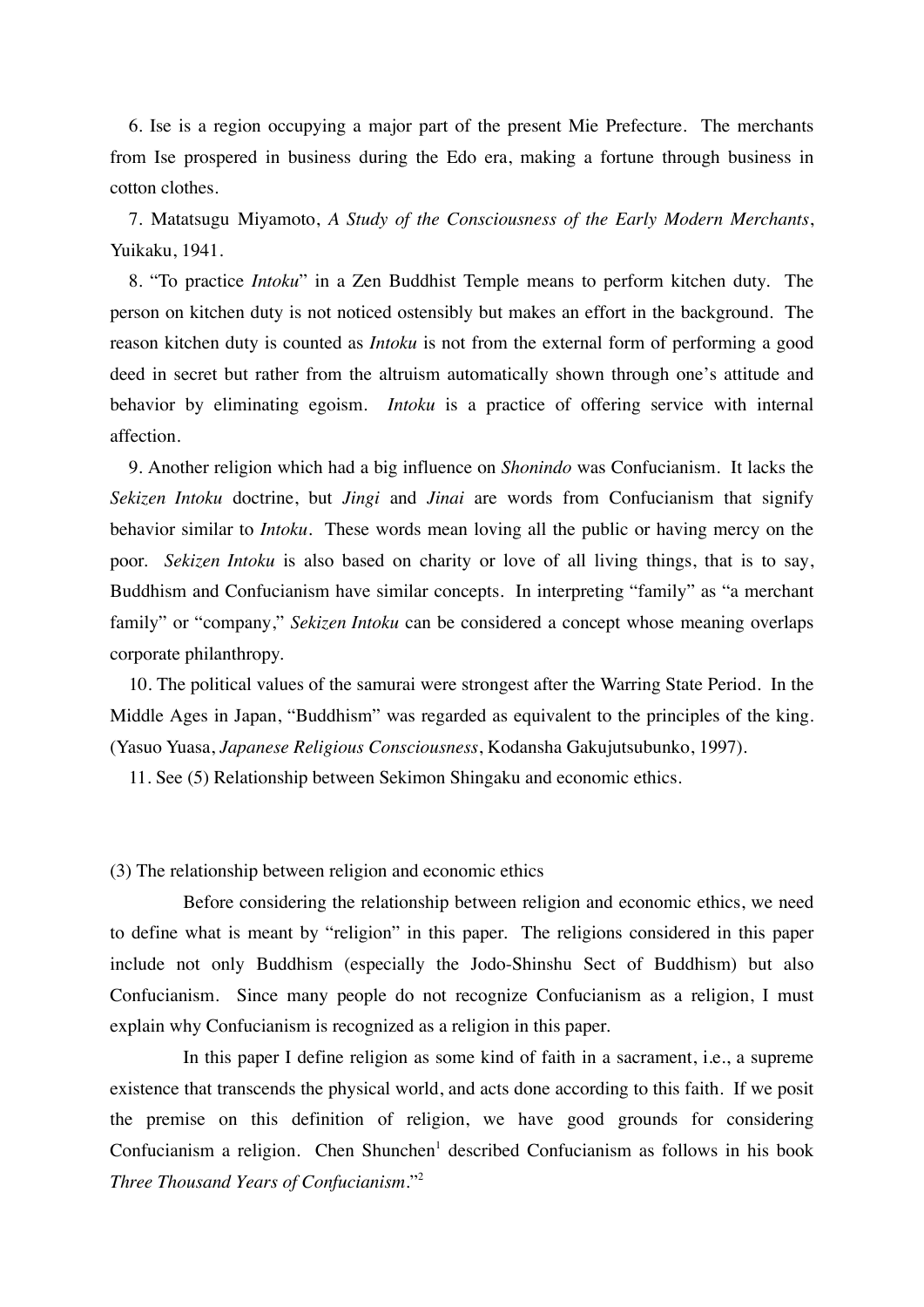*Confucianism is a system of principles governing the way of life of people who believed in immortality of the soul. It came to perfection as a metaphysical system during the Sung dynasty (960-1279), expressing the principles of the universe as "Li." "Li" provided a ranking for transcendental existence as well as absolute existence. Furthermore, it observed rites of raising ancestral spirits based on belief in immortality of the soul brought forward from primitive Confucianism. Confucianism came to Japan, however, as a subject or cultural matter to study without any such rites. Therefore, it has long been recognized as a secular system of ethics. (Actually, the Confucian rites for commemorating one's ancestors had been gradually adopted by Shingon and Tendai Buddhism as important rites in Japan. That is to say, the system of ethics and rites of Confucianism were integrated in China but they reached Japan separately, with Confucianism as a system of ethics and Buddhism containing the rites. 3 )*

Confucianism is recognizable as a religion because of its belief in the immortality of the soul, its religious rites and its transcendental view of the universe.

# (4) Beliefs and ascetic training in Buddhism (especially the Jodo-Shinshu Sect of Buddhism)

The principles of the Jodo-Shinshu Sect of Buddhism were established by St. Shinran<sup>4</sup>, who taught that devotion to the Amida Buddha<sup>5</sup> was only the approach to salvation and that obedience, worship, prayer to all other Buddhas were meaningless, as were magical rites. Therefore, the Jodo-Shinshu Sect of Buddhism dismissed magic earlier than other Buddhist sects. Shinran sought spiritual cures for people entirely from within, so he didn't attempt to create a set of worldly ethics. In order to popularize the Jodo-Shinshu Sect of Buddhism, though, it was necessary for the sect to provide principles of life to believers devoted to the Amida Buddha. Rennyo, <sup>6</sup> who did more than anyone else to make the Jodo-Shinshu Sect of Buddhism the largest religious sect in Japan, preached to the believers that they should obey the principles of the Jodo-Shinshu Sect of Buddhism, chiefly with great faith in the divine protection of the Buddha, but they should also treat Confucianism as a set of worldly ethics. In his teachings, worldly ethics were positioned parallel to devotion to the Amida Buddha but the reasons for and meaning of that were vague. Finally, from the middle of the Edo era to the beginning of the Meiji era, the Jodo-Shinshu Sect asserted that the highest truth was that devotion to the Amida Buddha would lead the believers to paradise and the secular truth was that it was important to observe worldly ethics and national laws. After that, ethical activities in the secular world attained religious significance in the Jodo-Shinshu Sect of Buddhism.

Buddhism in Japan has preached since antiquity that we must take four favors into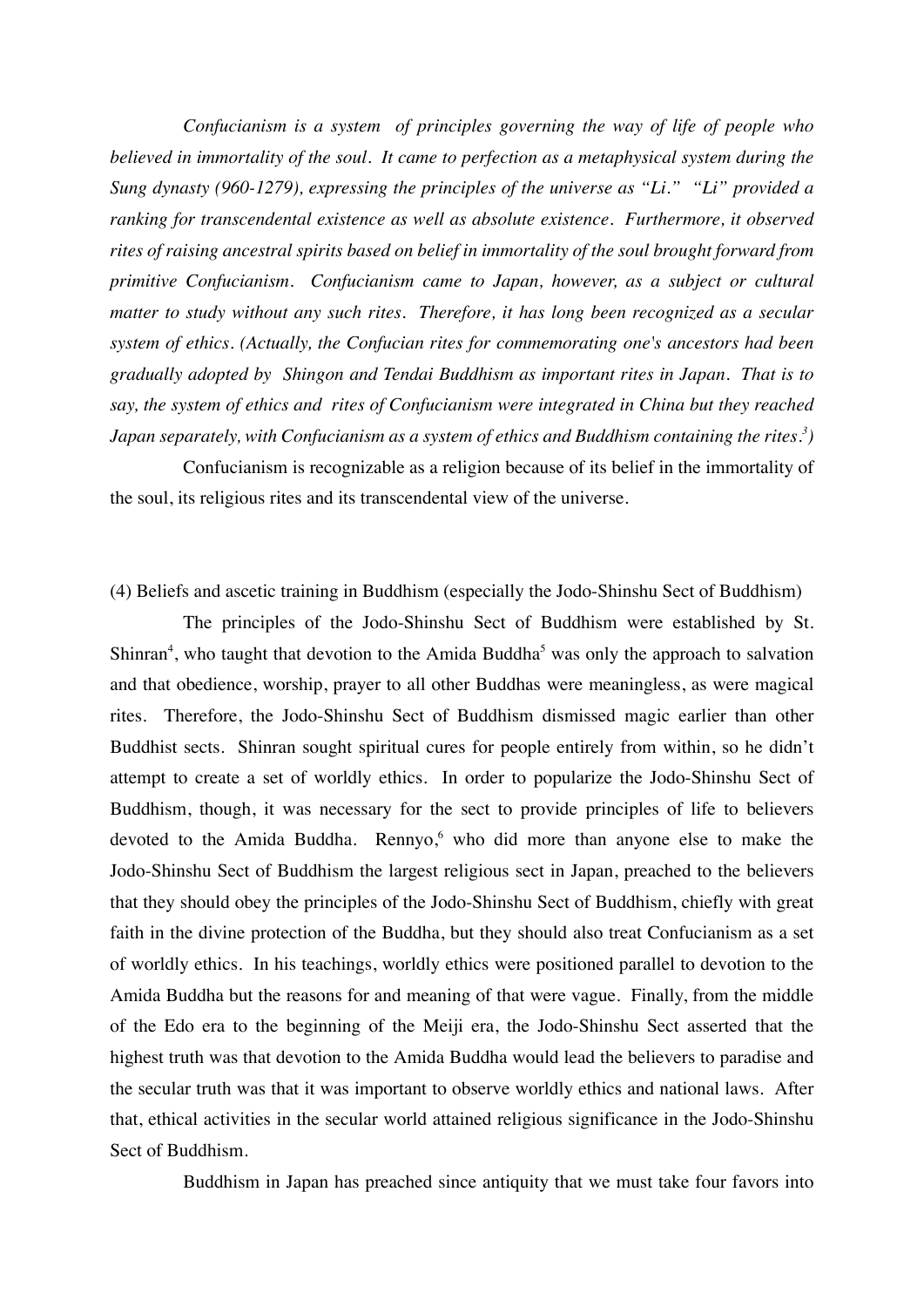our heart and reward them. The first is the favor of our parents. The second is the favor of the Buddha, the doctrine and the priesthood. The third is the favor of the king. The fourth is the favor of all living things. The urge among the Buddhists of the Jodo-Shinshu Sect to repay their obligation to the immense power of salvation of the Amida Buddha is greater than that among other Buddhist sects because the core of the Jodo-Shinshu Sect teachings is that however sinful a person may be, he or she can attain salvation simply by embracing the Amida Buddha devotedly. To repay the obligation one merely needed to repeat the name of the Amida Buddha. Shinran taught that devotion to the Amida Buddha would enable the devotee to be reborn in Paradise, so the Buddhism of the Jodo-Shinshu Sect preached that those who embraced the Amida Buddha once could attain a position equivalent to that of the Buddhas. On the other hand, it might be not easy for those who embraced the Amida Buddha to be free from trouble in their continuing worldly life. It would be difficult for people to make their devotion to Buddha unshaken and attain Nirvana, so they might think that they could not repay their obligation to the Buddha and ensure rebirth in Paradise by engaging in worldly activities with common ethics and a sense of duty. Thus their profound heart-searching and earnest religious feelings needed to be driven by the teaching of the Jodo-Shinshu Sect of Buddhism that "To repay one's obligation for the great mercy of the Buddha and express appreciation to the masters who open one's eyes to truth, one should sacrifice oneself to one's devotion."

Thus in addition to the lessons mentioned in the texts for the followers of The Jodo-Shinshu Sect of Buddhism, merchants and farmers who embraced the Amida Buddha began leaving wills that exhorted their descendants to engage in secular activities as religious austerities to make their devotion to Buddha unshakable. Masao Arimoto noted with emphasis in his book *The Framework of Religious Social History* that the desire of the Buddhists of the Jodo-Shinshu Sect to eliminate the uncertainties toward making their faith unshakable could motivate them to attempt excessive ascetic practices based on secular morality and donations/services to their sects/temples.

As a result of his study on family mottos, wills and local traditional laws of Jodo-Shinshu Sect Buddhists not only in Omi but also throughout Japan, Arimoto came to the conclusion that Jodo-Shinshu Sect Buddhists practiced the four virtues in their economic ethics, including diligence, honesty, thrift and endurance. Each of these virtues is stoic, specific and practical. Jodo-Shinshu Sect Buddhists who practiced these secular virtues as religious austerities bore a resemblance to the business warriors who thoroughly confronted secular affairs.<sup>8</sup> This is completely opposite from the way of life of those who try to attain nirvana and seclusion by regarding this world as a transient or dream world. "Be diligent in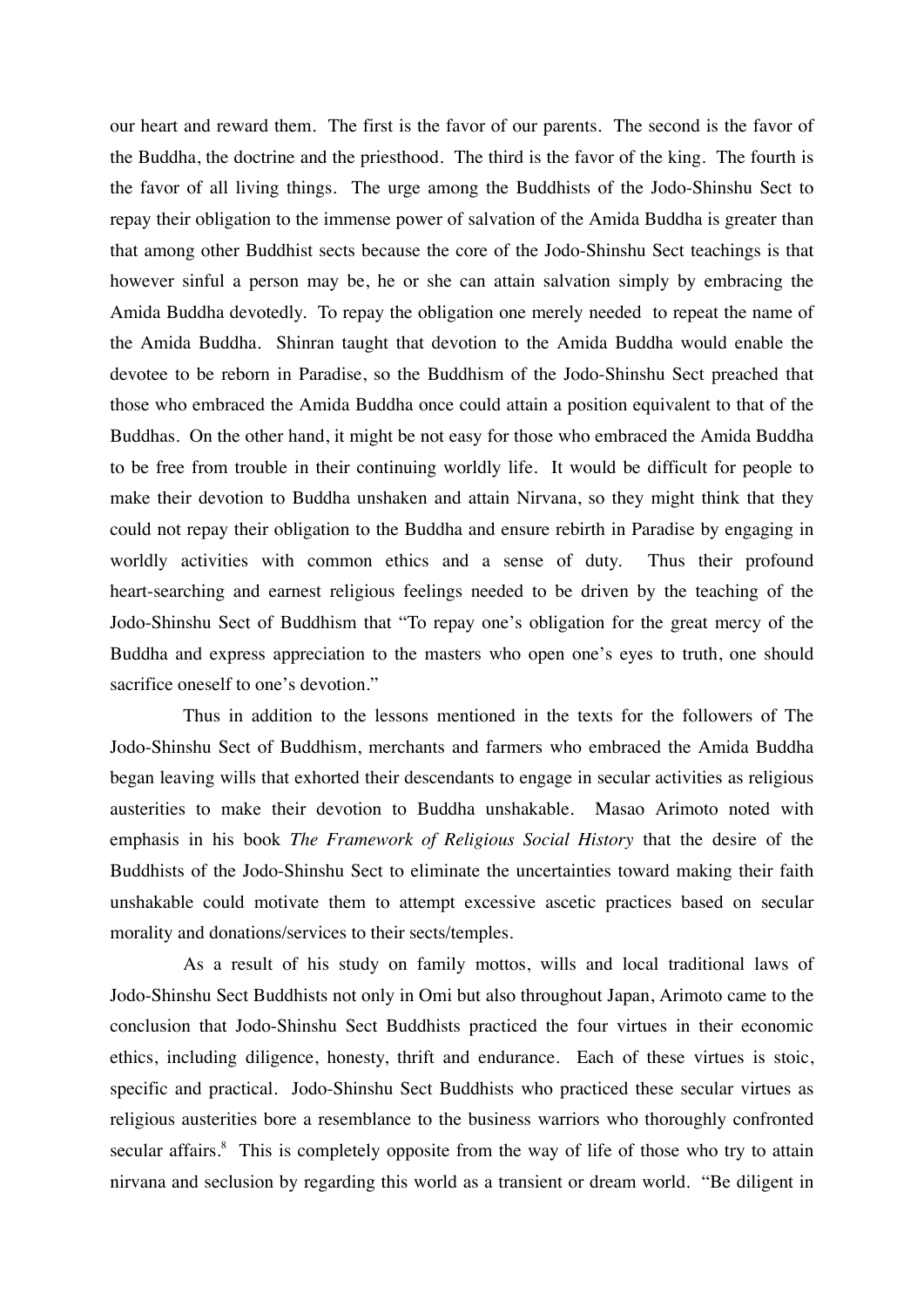the dream world" was the message from Kansuke Tanaka in *Echizen Domain* to his son. This brief message shows the great depth and eagerness of inner ethos of a Jodo-Shinshu Sect Buddhist who devoted himself to business.

*Intoku* as a key subject of this section was preached as a virtue of thrift, urging that a margin should be reserved for hunger and cold, being mindful of *Intoku*. It should be considered that this includes loving all the public and showing mercy to the poor. Thrift was most important for the merchants, who had a lot of ups and downs, but the purpose for their thrift included repaying society. This is much notable.

The following chart correlates faith with religious austerities in the Jodo-Shinshu Sect of Buddhism as mentioned above.

[Correlation of faith with religious austerities in Shin Buddhism]



What rules on the use of wealth were Jodo-Shinshu Sect Buddhist merchants judged

- by? According to Arimoto's studies, these were summed up as follows.
- (1) Treat family fortune as a trust from ancestors.
- (2) Give charity and donate to temples.
- (3) Have mercy on many people in need and give charity and service to them.

They often supplied rice porridge and everyday goods to people with difficulties when crops failed.

The present ITOCHU Corporation has roots in an enterprise founded by Chubei Ito, an earnest Jodo-Shinshu Sect Buddhist, in 1858. He considered trading an austerity for the Bodhisattva. He gave each staff member at his shop a book on Shinran's lessons and a rosary to use in praying to the Amida Buddha in front of the household Buddhist altar and urged them to do this every morning and evening. He left a will to his son exhorting him not to lose his unshakable faith even if he were to lose his enterprise and all his money.<sup>10</sup>

It was not only in Omi where many Jodo-Shinshu Sect Buddhists were living. Arimoto pointed out five regions, including Hokuriku, West Chugoku, North Central Kyushu, Kinki and Tokai as major spheres of Jodo-Shinshu Sect Buddhists. Devotees' faith was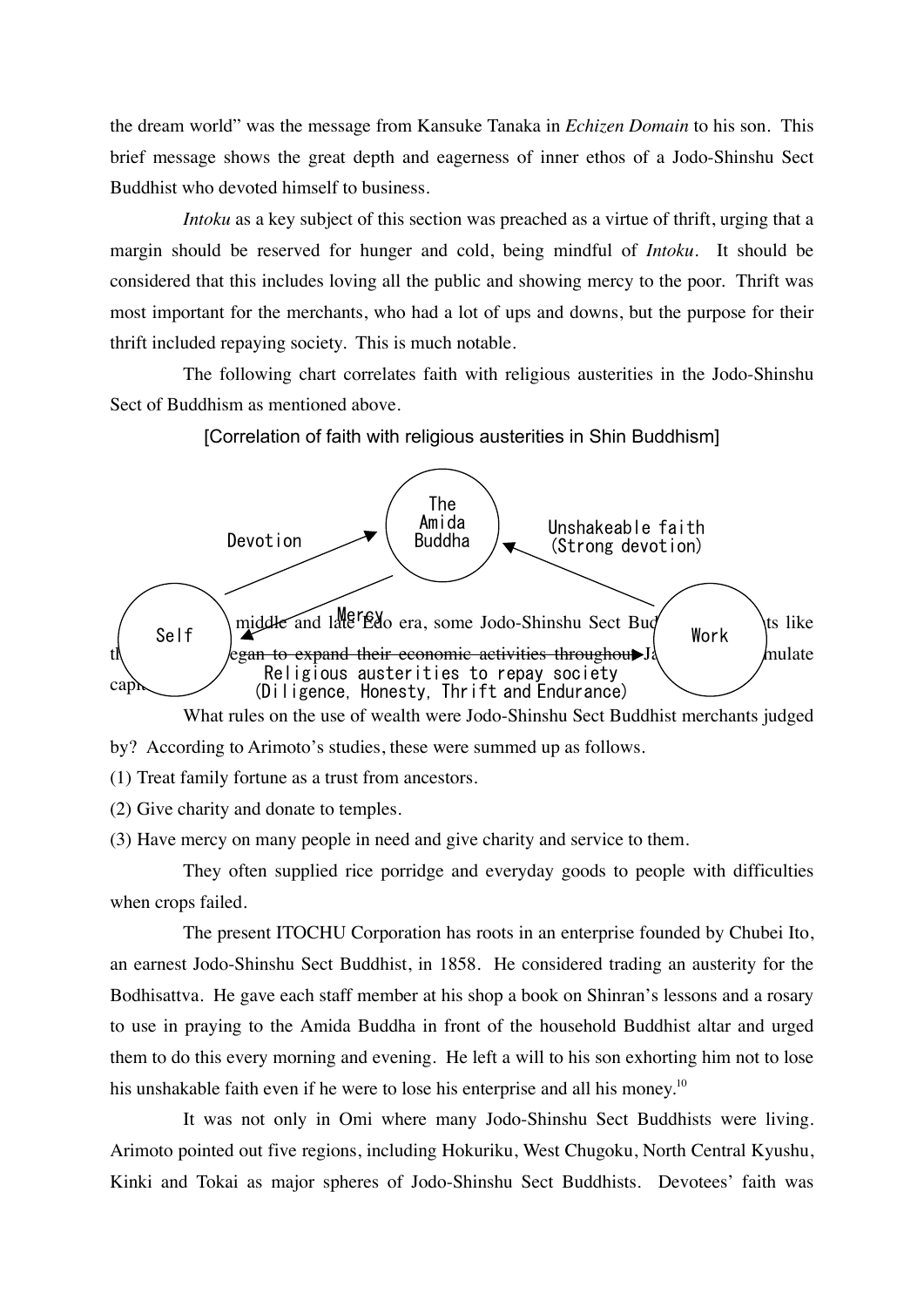particularly firm in Hokuriku because of *Ko*, the mutual aid religious associations which were organized in each village, neighborhood and group and lasted over the long term, with Jodo-Shinshu Sect Buddhists encouraging and elevating each other in their faith and ethics. The drug venders of Ecchu<sup>11</sup> are famous for the big scale of their business, which has expanded throughout Japan. The major factors in their success were the integration of their strong diligence and patience, which were cultivated in the mutual aid societies, and the traditions of Shin Buddhism, which rejected prayers and relied on medicine to cure people.

## **Notes**

 1. Chen Shunchen (1924-) is a mystery and period novel writer and has written many history books, including some on China.

 2. Chen Shunchen, *Three Thousand Years of Confucianism*, Asahi Shinbunsha, 1992, pp. 197-202.

3. Nobuyuki Kaji, *Religion of Silence - Confucianism*, Chikuma Library, p.71.

*"Such Buddhism at the Heian period became the starting point for Chinese Buddhism, which had taken in both Confucianism and Taoism, to take firm hold in Japan. From this time on commemoration of ancestors practiced in Confucianism and prayers based on devine favor in this world have become a main pillar of Japanese Buddhism.*

 4. St. Shinran (1173-1263) was a Japanese monk at the beginning of the Kamakura era and the founder of the Jodo-Shinshu Sect of Buddhism.

5. The Amida Buddha presides over the Western Paradise.

6.. Rennyo (1415-1499) was a Japanese monk in the Muromachi era.

 7. Masao Arimoto, *Religious Social History of the Joso-Shinshu Sect of Buddhism*, Yoshikawa Kobunkan, 1997, p.36.

8. *Ibid*., p.51.

 9. Kanji Naito, *Religion and Economic Ethics – Shin Buddhism and the Omi Merchants*, Ochanomizu Shobo, 1941. This is a classic essay, verifying that the economic ethics of the Omi merchants were based on their faith in the Amida Buddha.

10. Kuninori Nagasue, *Omi Merchant*, Chukou Shinsho, 2000, p.208.

11. Ecchu is currently known as Toyama Prefecture in the Hokuriku area.

(5) The relationship between Sekimon Shingaku and economic ethics

[Establishment and principles of Sekimon Shingaku]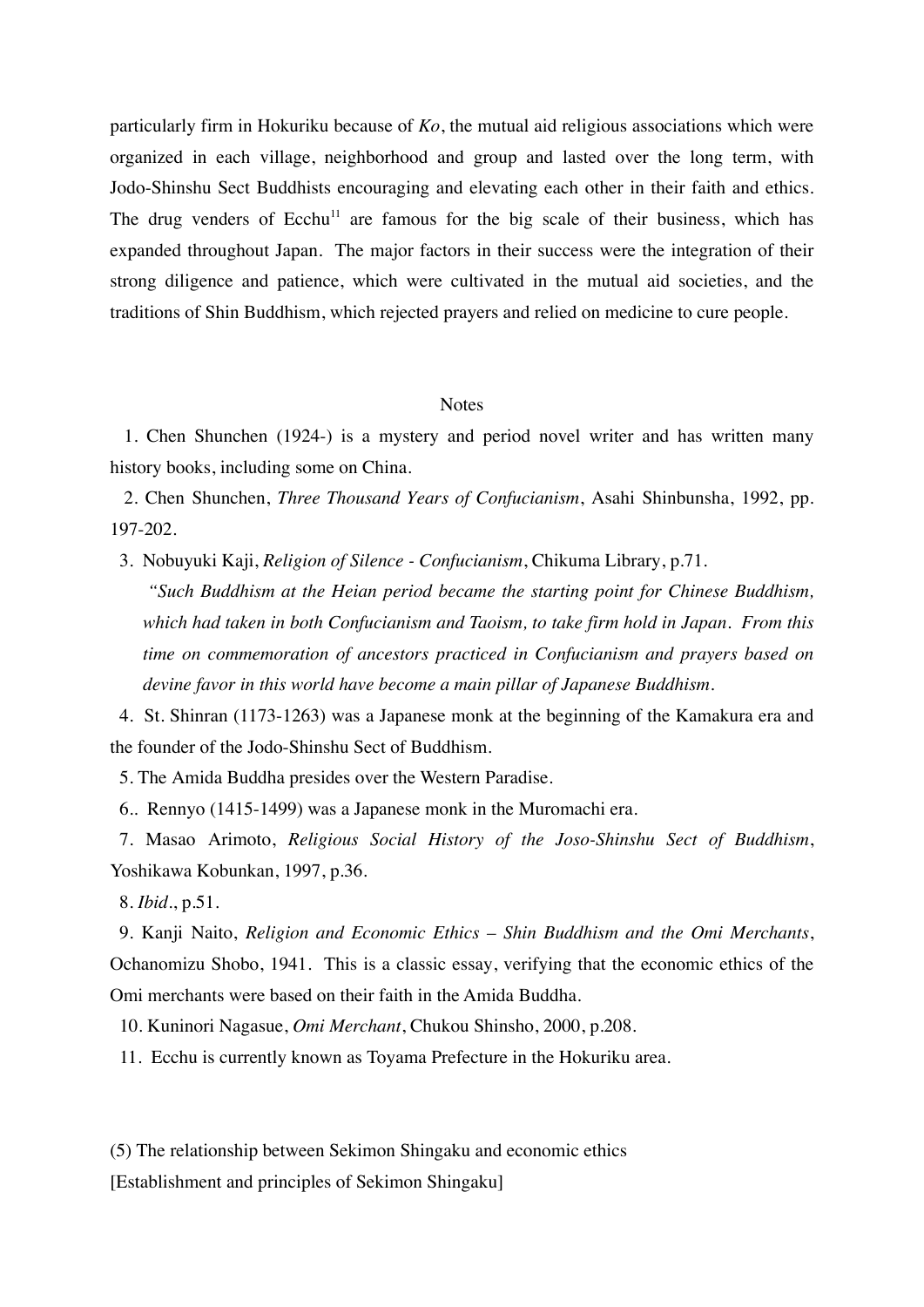Sekimon Shingaku is a movement for practicing economic ethics and was established by Baigan Ishida (1685 – 1744) on the basis of his religious ideology. His followers, Shoan Tejima (1717 – 1786) and Doji Nakazawa (1725 – 1803), continued his work, spreading the practice mainly in big cities in various parts of Japan. As a result of their efforts, Sekimon Shingaku was adopted not only by merchants but also by the samurai and farmers. This phenomenon continued for over 100 years until the late Edo era. Some say that among ethical religious movements it had one of the biggest impacts on the morals and way of life of the people of early modern Japan.

Baigan was born in Toge Village in the Province of Tanba<sup>1</sup> and was the second son of a farming family. He became an apprentice to a merchant family in Kyoto when he was 11 years old, according to the general custom in those days. Then he came home when he was 15 and engaged in farming for eight years until he undertook service as an apprentice in Kyoto again. The eight years away from apprenticeship during his adolescence made him miss his opportunity to become an ordinary merchant, but it gave him a chance to choose another way of life. He agonized over his argumentative, unpopular and ill-natured character in his youth and therefore he had strong aspirations to reinvent himself so as not to be aggressive or heartless to people. When he returned to Kyoto, he had a strong will to preach Shinto<sup>2</sup> and moral principles. He may have been seeking a solution to his inner agony in Shinto, which taught people to purge their heart. Shinto was his starting point and lifelong keystone of his thoughts.

He needed to master the philosophy to have it serve as his grounds for preaching moral principle. He went out for trading with books inside his kimono, devoting every spare moment to studying and reading the books, rising before the other apprentices woke up and studying after they went to bed. When he was 40, he came to believe that he mastered the truth. Three years later, he quit his apprenticeship and then at age 45, started giving free lectures at his home. He continued lecturing until his death. His audiences were small at the beginning but gradually the number of his followers increased. It became a large group a few years later. He not only positioned honesty and thrift at the core of his practical ethics but also lived the life reflected by his thoughts to the letter. He had no wife, but cooked for himself. He continued lecturing and answering his followers' questions, with reading as part of his daily routine. He also worshiped the Buddha and Shinto and Confucian dieties every morning and evening. In addition, he performed relief work with his followers, such as supplying food for victims in times of disaster.

In the process of establishing Sekimon Shingaku almost completely on his own, Baigan was influenced by both the Jodo-Shinshu Sect and the Zen Buddhism. The second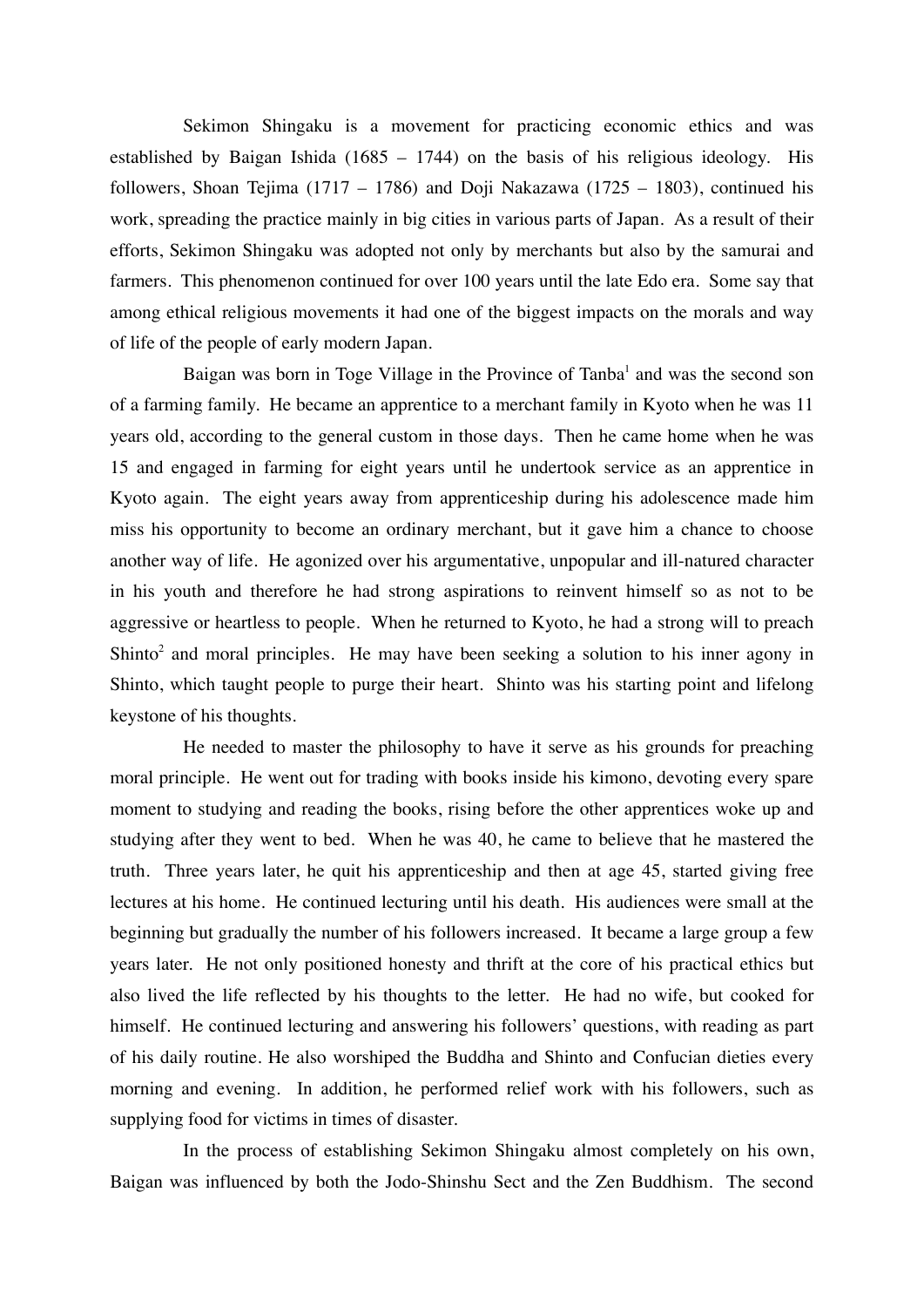merchant family he served were earnest followers of the Honganji temple.<sup>3</sup> The family requested its all employees including child apprentices to visit the temple. Since Baigan embraced Shinto, he visited the temple very few times, but, later, he began to pray to the Amida Buddha. Therefore we may acknowledge that he was influenced by the Jodo-Shinshu Sect of Buddhism. On the other hand, the influence of the Zen Sect Buddhism on him was also big. Ryoun Oguri, whom Baigan respected as a teacher, learned Sogaku (Another name for Shushigaku, one of the academic theories of Confucianism established in the Sung era in China; 960-1279) and mastered the Zen Sect Buddhism and Taoism. Since Ryoun taught his followers Zen, Baigan could attain spiritual enlightenment through meditation after becoming a follower of Ryoun.

Thus both Shinto and Buddhism influenced Baigan's thoughts. The basis of the framework of his thoughts, however, was Confucianism, especially Shushigaku and Mencius (Moshi).<sup>4</sup> The enlightenment he attained was the knowledge that "the ultimate goal of learning is to know the *Sei* (truth of the Universe) by wholeheartedly learning. If we know the *Sei*, we can understand the *Ten* (Divine Providence)."5 This is corresponds to the words of Mencius that "Those who devote themselves wholeheartedly to learning will come to know the *Sei*. Those who know the *Sei* can understand the *Ten*."6 Baigan thought that knowing the *Sei* meant that his mind united with the mind of The Deity. This was his enlightenment.

# [The ultimate goal of learning]

The keyword of Shingaku is "knowledge of the *Sei* (truth of the Universe)." In this case, knowledge of the *Sei* is the same as "knowledge of Divine Providence." Baigan was certain that people had already gained knowledge of the five morals and five virtues when they could understand the *Sei* through wholehearted learning. The five morals were the ethical virtues that people needed to observe in Confucianism; *Jin* (Kindness), *Gi* (Righteousness), *Rei* (Respect), *Chi* (Wisdom) and *Shin* (Trustworthiness). The five virtues were behavior with the goal of creating order in human relations in Confucianism. They were (1) respect toward one's parents, (2) loyalty of vassals to the monarch, (3) distinction between men and women, (4) respect toward elders and (5) trustworthiness. In other words, the core philosophy of Shingaku is that if our mind unites with the mind of The Deity, we gain morality and ethics automatically.

Then how can we attain enlightenment? In other words, how can we throw ourselves wholeheartedly into learning?

Baigan preached that the way of uniting with the mind of The Deity was to be unselfish and to practice selflessness by rejecting self-interest. One of the ways of achieving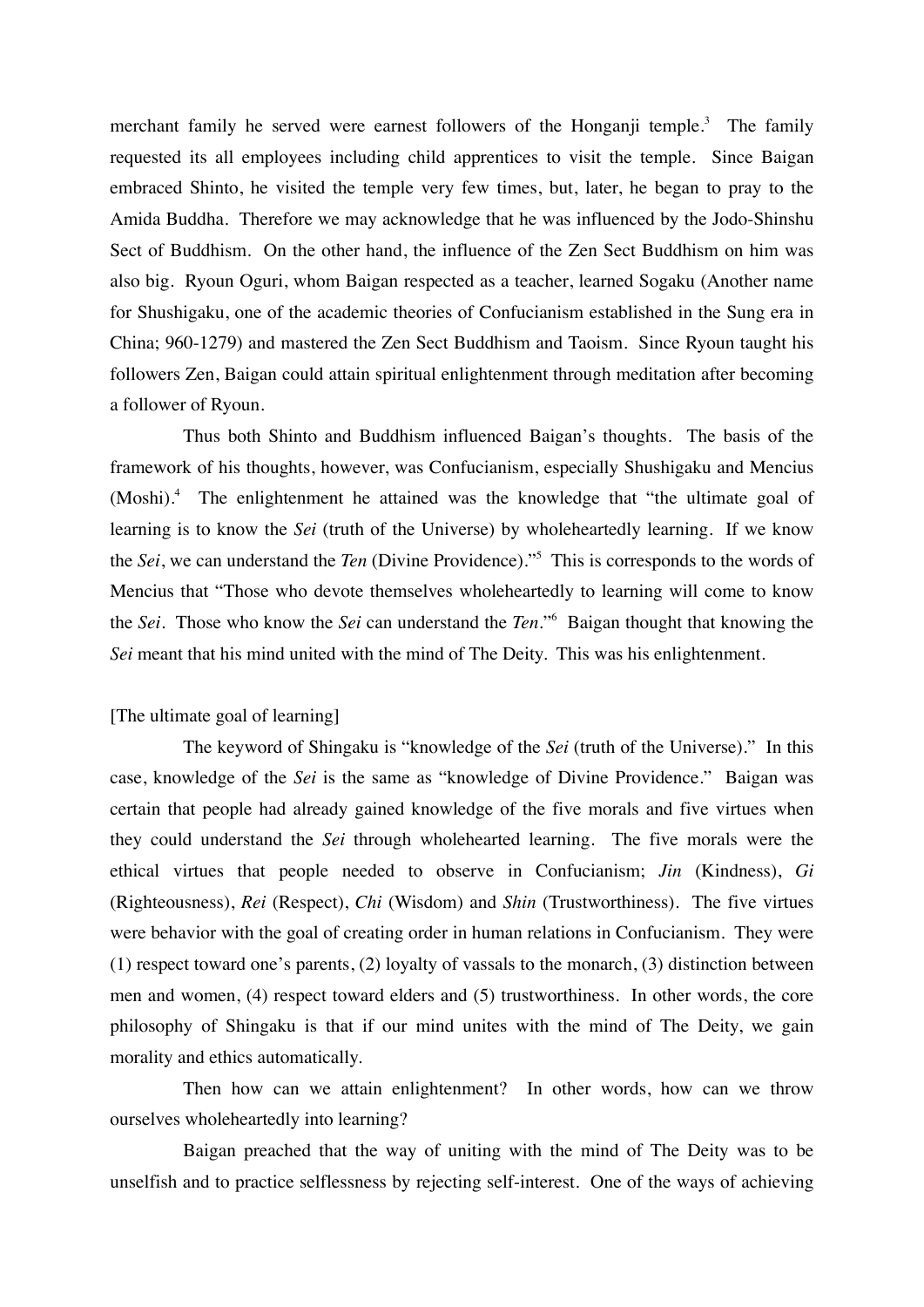that is through meditation. Another way is through discipline of the intellect; in his case, this was by giving lectures and answering questions.<sup>7</sup> Meditation and discipline of the intellect, however, were just supplementary measures for Baigan. The primary way of the learning that Baigan preached was stoic devotion to work with a mind for business. He considered secular practice another method of learning. People are apt to connect meditation and discipline of the intellect with liberation from the material world or seclusion from society, but Baigan preached the opposite. He expressed the essence of his ideal learning in the following compact sentence.

*Respecting the sovereign in righteousness, serving parents with kindness and love, being trustworthy in keeping company with friends, loving people widely, feeling compassion for the needy, not boasting about achievements, keeping all possessions from clothes to utensils plain and living modestly, mastering family business, saving property by keeping expenditures within income, obeying laws and keeping family order; this is the outline of the way of learning.*<sup>8</sup>

What he preached in this sentence were simply principles and common practices of the five morals and five virtues, but the essence of his thought appears plainly in the context of placing "respecting the sovereign in righteousness" at the beginning of the sentence. "Respecting the sovereign in righteousness" was a duty primarily of the samurai. Most of his disciples were merchants. We must study his view of his work in more detail to know which sovereign it was the merchants were serving.

*The* Shi-nou-kou-shou *(four principal classes of pre-modern Japan: the samurai, farmers, artisans and merchants) help the sovereign govern the country. Each of them is indispensable to the governing. To govern the four principal classes is the role of the sovereign. To help the sovereign is the duty of the people of the four classes. The samurai are vassals who held rank originally. Farmers are vassals who live in the field. Merchants and artisans are vassals who live in the town. All people as vassals must help their sovereign. Therefore, the business of the merchants helps the government. ........ Without business, there is nothing to help the government or the people establish their livelihoods.* 9

There are two clear and strong insistences in this sentence. First, he insisted that every samurai, farmer, artisan and merchant was a vassal of the sovereign or the nation, so each of them needed to be loyal to the nation. He preached a sense of positive, active social responsibility. His philosophy was a very vertically oriented loyalism. It was far superior to the ordinary and mundane sense of ethics constrained by the framework of the *Shi-nou-kou-shou*.

Second, he insisted that the business of merchants played an essential role in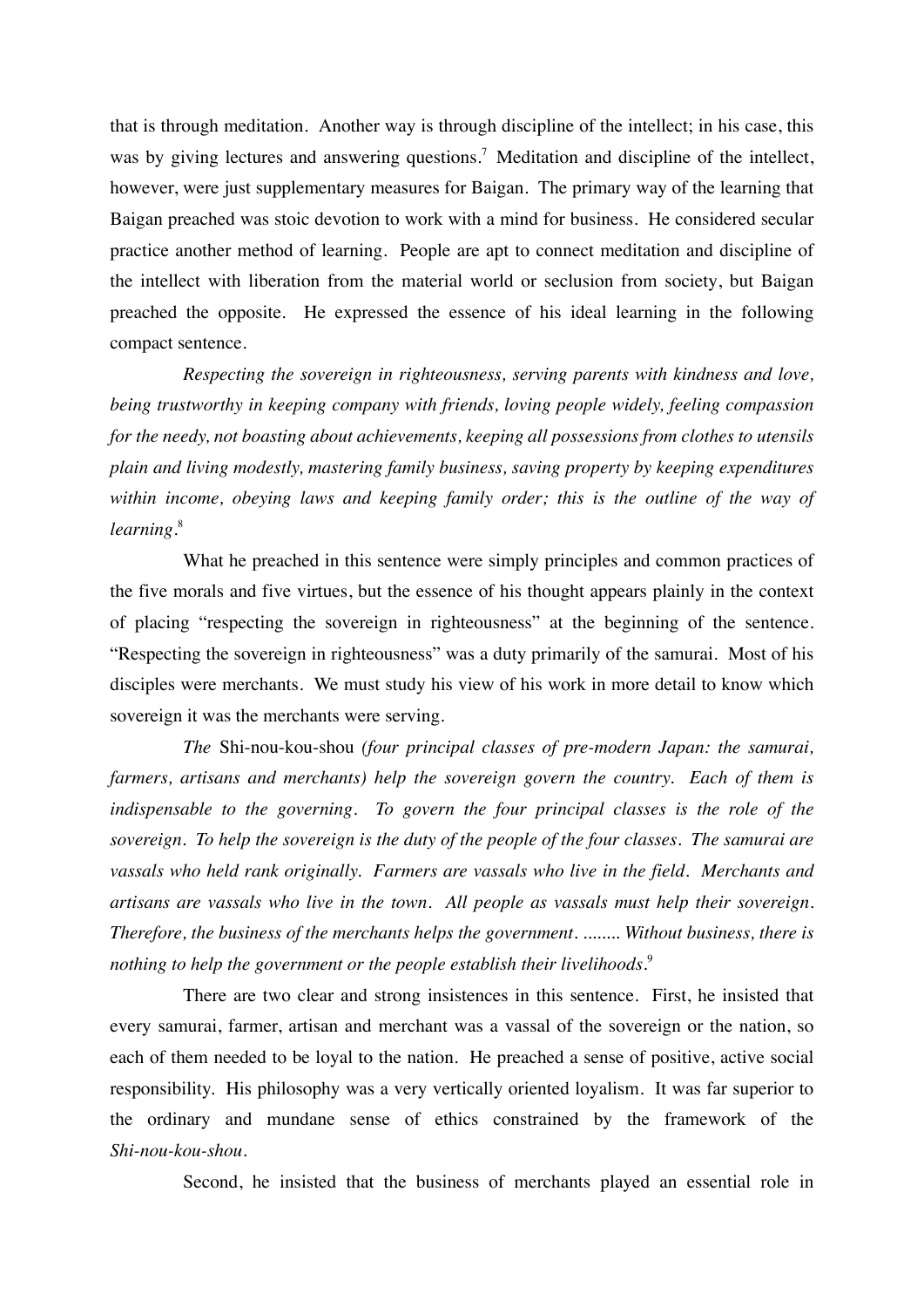helping the government. He expressed a message of sympathy for merchants, who were ranked lower than other three classes. He mentioned the *Shi-nou-kou-shou* in order to do merchants justice and rank them in the same level as the other three classes.

*The principles of the merchants do not differ from the principles of the samurai, farmers or artisans on account of their different classes. Mencius also said all people had common principles. Every samurai, farmer, artisan and merchant is a creature of The Deity. The Deity didn't create two different sets of principles.*<sup>10</sup>

Baigan went further in his liberal assertions. By considering the profits of merchants equivalent to the salary of the samurai, he insisted that the principles of merchants were equivalent to the principles of the samurai.

*To merchants, business constitutes a salary permitted by the government. Despite this, the samurai think that merchants seek only self-interest through business and have no principles. They hate and shun the merchants. Why do they have such disdain only for merchants? ........ Merchants can't carry on a business without getting a profit. The samurai, likewise, cannot do their duty without receiving a salary from their sovereign. To say that receiving a salary from the sovereign is in the samurai's self-interest is the same as saying that no one including Mencius (Moshi) and Confucius (Koshi)*<sup>11</sup> *understands the principles of this world.*<sup>12</sup>

## [Shingaku and secular ethics – honesty and thrift]

Merchants have a moral obligation equivalent to the samurai's and must practice the principles of merchants with normative consciousness. It is connected to being loyal to the sovereign or nation. This sense of responsibility and devotion to work makes people unselfish. It helps them discover their true mind which can unite with the mind of the Deity. This is the core of the doctrine of Shingaku that was preached by Baigan.

His lectures gathered many townspeople—artisans and merchants--because those who had been looked down on could learn principles to justify their existence and ethics to provide emotional support for their daily life.

Baigan made honesty and thrift the basis of ethics for merchants devoting themselves to work with a sense of responsibility. Through his experience as an apprentice, he realized personally that merchant families could fall into ruin easily. He pointed out that the causes of that were "complaints and extravagance."

*There is only one cause of a family's prosperity or fall. Extravagance can easily become a long-term habit. It is a behavior to be dreaded and forbidden. The Master said, "To express* Rei *(respect), practice thrift rather than being extravagant." He also said, "There are*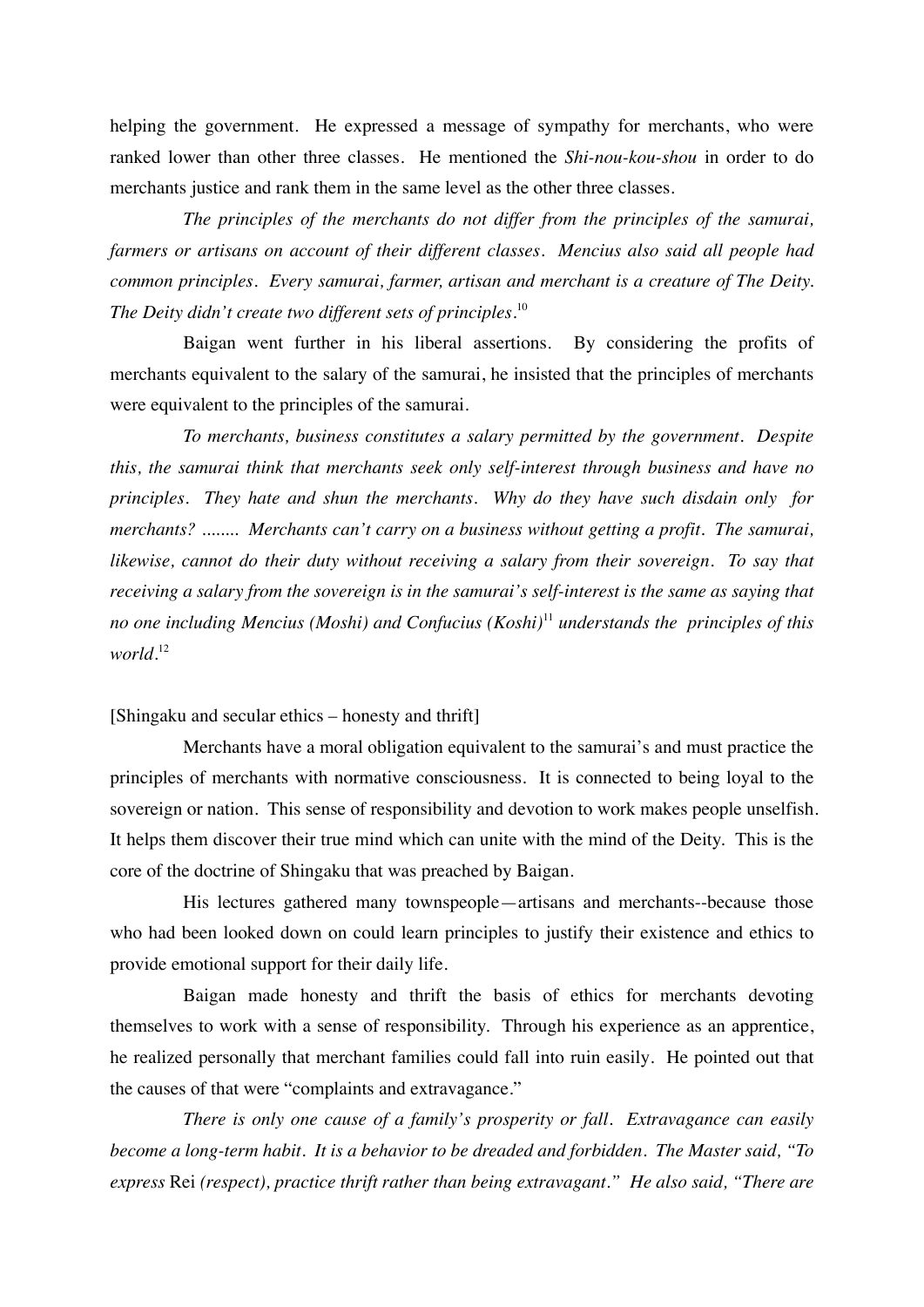## *very few people who become disrespectful by practicing thrift."<sup>13</sup>*

Thrift was an ethical virtue that was realized by Baigan personally but was also one of old norms that was preached in Analects of Confucius. Moreover he distinguished between thrift for self-interest and honest thrift, that is, thrift without self-interest. He considered thrift for self-interest unfavorable because it would bring about stinginess and he strongly recommended to practice honest thrift as a common-sense behavior.

*I recommend people to practice thrift because I just hope for them to be honest like they were at birth. Since The Deity created people, everybody is a child of The Deity. Thus everybody is a small Deity. If a person is a small Deity, he can't have self-interest. Therefore we must not confuse other's things with our own things. We have our claim to what we lent but also must give what we borrowed back. We must be honest in order to surrender our self-interest. If everybody became honest, people would live in harmony with each other and everybody would be like brothers and sisters in the world. 14*

#### [Shingaku and philanthropy]

According to Baigan, practicing thrift was a way to return to being honest as at birth. He also thought about *Jin* (Love) in practicing thrift. "Spending property thriftily is a way to extend your love to others. While you want to give your love to others, you can't do it without enough property, so we should tighten our belts when managing family finances or governing a nation,"15 he said. We can build up our savings by spending less and extend our love to others to help the poor or distressed using the savings.

I have discussed Baigan at length. As a result, we can understand that Baigan considered philanthropy and thrift two sides of the same coin. We can also see that the essential motive urging people to practice philanthropy is *Jin-Ai* (Love) in the doctrine of Confucianism. It reminds us that *Intoku* ties in with thrift as a virtue in the Jodo-Shinshu Sect of Buddhism.

In the period when Baigan started lecturing on Shingaku, Japanese feudalism was tottering because of the development of a monetary economy. Yoshimune Tokugawa, the eighth Shogun<sup>16</sup> of the Tokugawa Shogunate,<sup>17</sup> tried to restore the feudal system by carrying out the Reform of Kyoho.<sup>18</sup> Administrative reforms and strict official discipline were enforced. The capacity of agricultural production was increased and control over money, the price of rice, etc., was strengthened. Consumption and hedonism were discouraged. Thrift and diligence came to be considered virtues. Many merchants went bankrupt in the aftermath of this situation. Moreover the Tokugawa Shogunate forbade law suits between the samurai and merchants over borrowing and lending and virtually discharged the samurai from their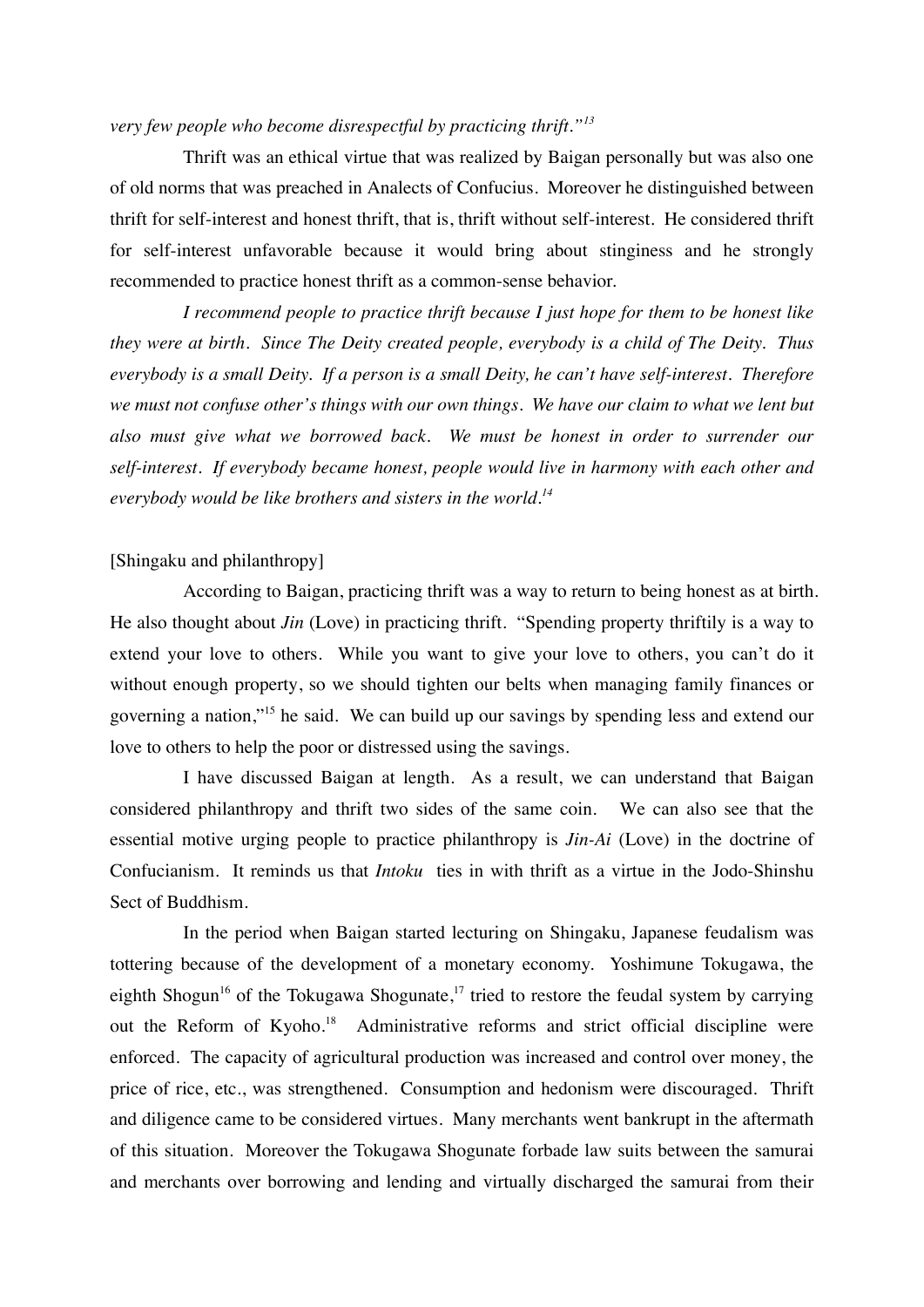debts through a government ordinance. The keynote of the Reform of Kyoho was expressed succinctly in the opinion of Sorai Ogyu,<sup>19</sup> who said, "Don't mind about the merchants going bankrupt."<sup>20</sup> This was a hard time that tested Japanese merchants, who had only begun prospering. They had to endure ruthless, despotic policies of the Shogunate and establish their footing by themselves to keep their business steady. Baigan had just started his lectures at his house at that time under those conditions. What he was preaching must have penetrated into the mind of the audience like water sinks into dry ground.

The Shingaku movement incurred little cost, because it was maintained by followers who adopted the norms of the humble life prescribed by Baigan. Costs were covered by donations from very charitable supporters. The Shingaku movement was said to be running 180 schools in 34 provinces at its peak. These schools employed clerks and lecturers. Their salaries were covered by donations from students and supporters. Generous supporters offered land for the schools. Besides providing religious and educational programs, the schools practiced philanthropy such as helping the needy and providing disaster relief. Medicines for patients were supplied and nursing mothers stood by at the schools to help mothers who weren't lactating. These places of study were rich with asceticism and humanism. 21

Gido Wakisaka (?-1818), who was a pupil of Toan Tejima<sup>22</sup> and is known for his many books and philanthropic activities, left the following admonitions. These show how simply secular ethics were preached in Shingaku.

- *Respect Shinto, Buddhism and Confucianism. Always be honest.*
- *Obey prohibition. Know your place. Maintain thrift.*
- *Live with your family in perfect harmony. Work hard for your business.*
- *Always be loyal and pious. Be patient.*
- *Be merciful. Practice Intoku. Stay healthy. Take care of your family.*
- *Be clean. Obey your ancestor's precepts.*
- *Don't spare yourself to happiness. Concentrate on the immediate work.*

He preached about philanthropy as *Jihi* (Mercy) and *Intoku* in his fifth admonition. Shingaku was a religion (ethical thought) compounded of elements of Shinto, Buddhism and Confucianism. Therefore it was often happened that the lecturers used religious concepts related to their specific religious background or character, such as describing philanthropy in the words of Buddhism. The important thing is not what religious concepts were used in describing philanthropy, but whether that philanthropy was included in the ethical thoughts.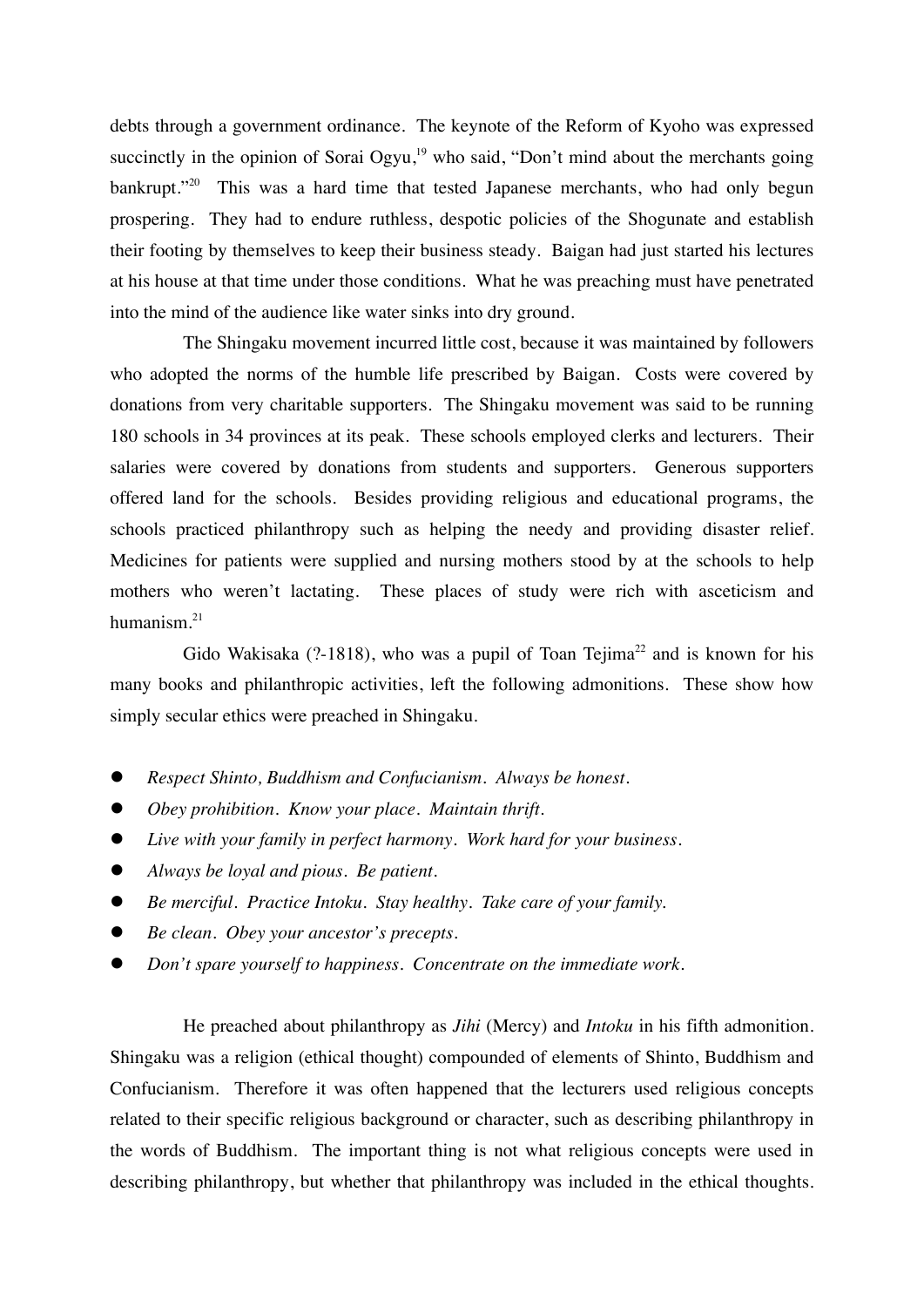Since Shingaku was widely adopted mainly in urban areas, it seemed that many townspeople practiced philanthropy (*Intoku*).

[The philanthropy of Gido Wakisaka and Ryosuke Genzaemon Nakai]

Gido Wakisaka served as a lecturer at an institution established for the homeless by Sadanobu Matsudaira.<sup>23</sup> He left his mark on history as a promoter of efforts to construct a wagon road across Mt. Osaka.<sup>24</sup> He made a proposal for road construction to the Shogunate with advocates and funds he raised himself. The Shogunate accepted his proposal and executed repair work on a poorly maintained road between Kyoto and Otsu, paving it with granite. The main sponsor of this repair work was Ryosuke Genzaemon Nakai (1716-1805) who was an intimate of Gido and a wealthy merchant in the Omi area. He was said to have donated 100 ryo (1 ryo was equivalent to 100,000-120,000 yen in the middle of the Edo era). Ryosuke Nakai was so rich that his name was on the ranking list of millionaires of his time. This relationship between Gido and such an influential man represents the commitment of merchants at that time to Shingaku. Since Gido and Ryosuke Nakai were both very competent men who achieved remarkable success in their respective fields, their opinions and behavior were very influential on the people at that time. It can be said that their relationship was not exceptional but representative of a variety of relationships between merchants and Shingaku.

Ryosuke Nakai is known for his success in a form of business spanning wide regions, called "Sanbutsu-mawashi.<sup>25</sup>" He is also noted for for his accounting method which corresponds to the current practice of double-entry bookkeeping, for his sophisticated family motto and business rules and for his broad philanthropy. He made his first business trip for combination drug sales to the Kanto<sup>26</sup> area with 2 ryo  $(200,000-240,000$  yen) at the age of 19. His practice of diligence and thrift gradually increased his accumulation of wealth and enlarged his business to where he had branches across the country. He traded products among more than 20 branches throughout the country using the "Sanbutsu-mawashi" technique, such that the branches in Kyoto and Osaka would send used clothes to the branches in the Tohoku<sup>27</sup> district to put them on the market there, which in turn would send raw silk, safflower and Japanese lacquer to the branches in Kyoto and Osaka. "Sanbutsu-mawashi" brought his accumulated wealth up to 87,255 ryo (about 9 billion yen) by the time he transferred it to the second-generation. 28

Ryosuke's family believed in Jodo Sect of Buddhism and he was also a devoted believer. He contributed to the repair and construction of his local temples and shrines many times. He had a strong spirit of philanthropy. His *Ichimai Kishoumon*<sup>29</sup> written as a family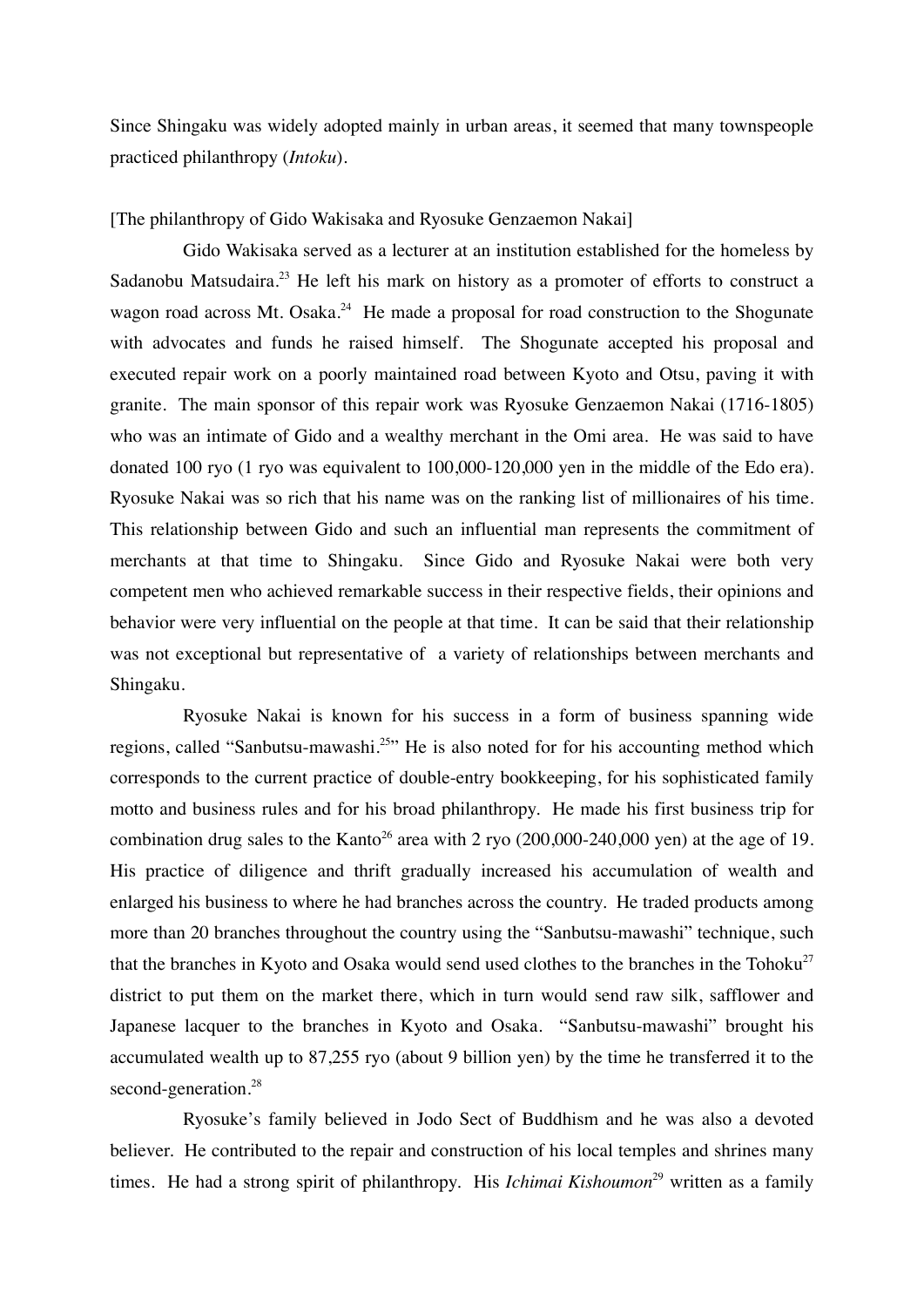motto to be rich was introduced in one of Gido's books and left its mark on history as a typical set of family precepts. Its contents, explaining the connections among business, ethics and philanthropy, are as follows.

*Many people say that those who become rich are lucky. Saying "I am not rich because I am unlucky" is silly and wrong. If we want to be rich, we should not expect fortune and there is no way to accumulate wealth, except to forbid excessive spending, to try to stay healthy, to practice thrift and to work hard at business. If we become greedy, our ancestors won't save us and we will violate the mind of The Deity. To be thrifty and to be mean are different. 30 Ignorant people think there is no difference, but a mean person can't provide sparkle. The sparkle of a person who has practiced thrift based on honesty can bring light to a great number of people and places. If people know and practice this, they will inevitably save 50 thousand ryo to 100 thousand ryo. However, if we are blessed with good luck we might be rech enough to be called as the millionaires of the nation. We should know that it will not be realized in a single lifetime. To that end, good nature must be carried on in the next and the third generation, and* Intoku *and* Sekizen *are essential. I leave this message behind to prevent extravagance among my descendants after my death.*

## [Shingaku and Nationalism]

Shingaku was a religious and ethical movement which had a big influence on townspeople. To be more accurate, it not only gave people in the Edo era awareness and self-confidence in their way of life at that time, but also filled the role of preparing the people for the next era (the Meiji Restoration).

Every component of the philosophy in Shingaku converges on a religious consciousness of harmony with the mind of The Deity. Baigan's pupils were mostly merchants who were ranked as it were, as lowly, despised people. In order to help them hold up their heads with strength and dignity, he propagated a social consciousness in which all the people, including merchants, were equal as vassals to the monarch. He requested his pupils to work on their business as an ascetic practice, namely through thrift and honesty. He exhorted them to be selfless and absorb setbacks in self-sacrifice.

The important matter here is that he had believed in Shinto since he was young. $31$ He preached the worship of Amaterasu-Omikami<sup>32</sup> as the Deity of Japan. "When I probe the *Sei* to the bottom, I don't find out any God or Buddha. Therefore once we grasp this truth, it can be said that any religion such as Confucianism, Taoism and Buddhism, and any sect or school is a branch of Japan, a divine land which was created before these religions, sects and schools were established," he said.<sup>33</sup> He also said, "Every soul in our country was endowed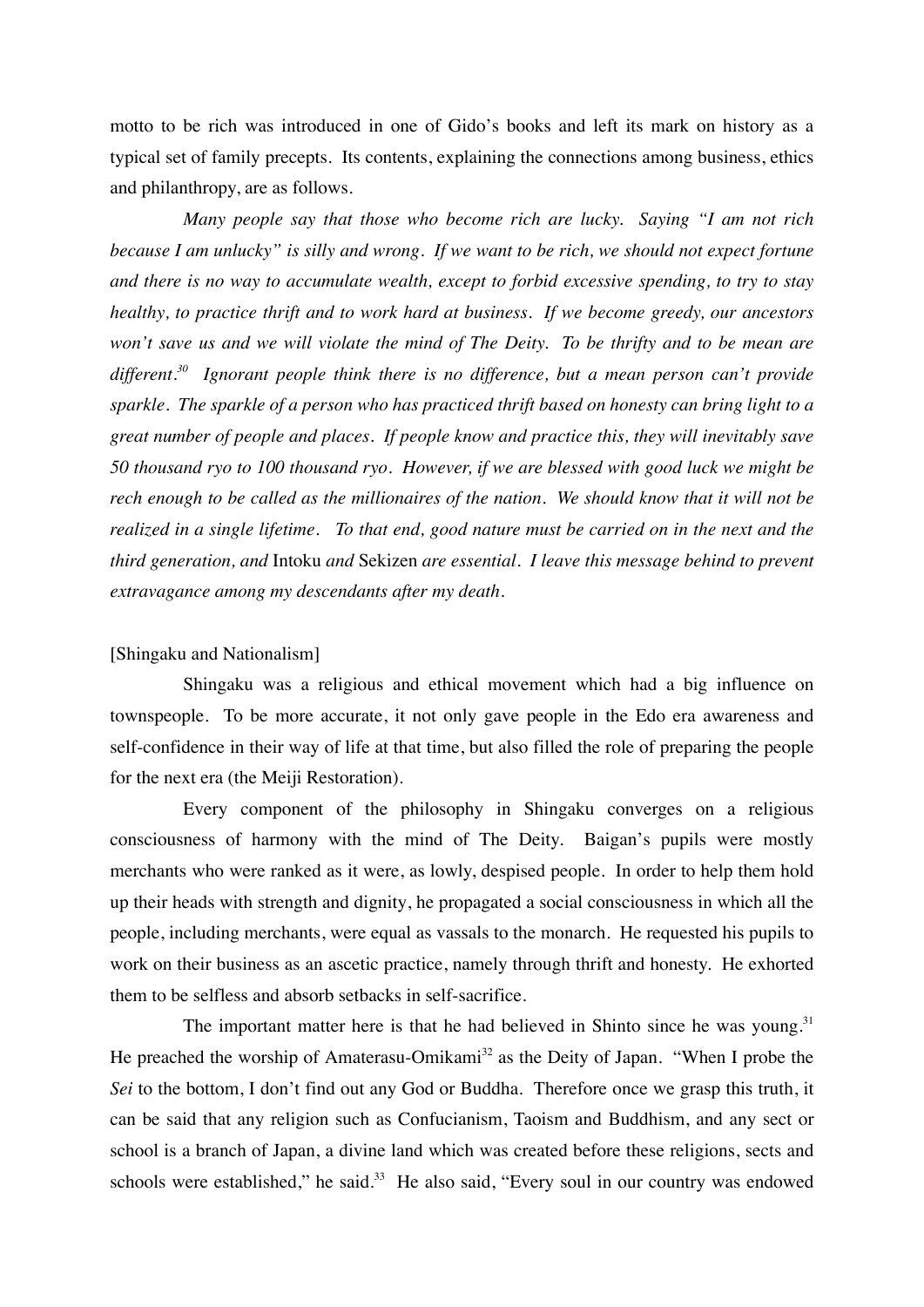by Izanagi-no-mikoto and Izanami-no-mikoto.<sup>34</sup> It can be said that our country is a divine land because it is not only the center of the system containing the sun, the moon and the planets, but also the center of all things in the universe. …… Unlike China, our country's reign has been taken over generation after generation by the descendants of Amaterasu-Omikami. A people, including people of low rank, worshipping and visiting the shrines of Amaterasu-Omikami in Japan, as people look up to the shrine as the ancestor of unbroken line of only one diety.<sup>35</sup> His view of the nation, therefore is based on his worship of the Emperor, who was a descendant of Amaterasu-Omikami. When he said "Respecting the sovereign in righteousness," the sovereign he referred to was the Emperor, whose imperial male lineage had been unbroken from ages eternal. He preached the importance of loyalty to the holy Emperor.

Robert N. Bellah pointed out that the most of the rise of nationalism in the Edo and early Meiji eras or earlier times could be regarded as the rise of National Shintoism. He also expressed the interesting view that "as nationalism increased, National Shintoism kept on rising steadily throughout the Edo era. …… By the end of the Edo era, most of the religions in Japan had reached a consensus on the special holy roots of the Emperor, the imperial system and Japan as a divine land. In the context of the rise of Japanese nationalism, National Shintoism could stand equal with other religions. As a result of that, the Japanese Government in the Meiji period insisted that National Shintoism was not a religion.<sup>36</sup>"

It can be said that Shingaku helped to set the stage for the Meiji Restoration in that emphasizing a view of the nation with the imperial sovereignty had awaken nationalistic political awareness of the people in general, acting in concert with Emperor-first ideology. Ryotaro Shiba noted in his book *Konokuni no Katachi* (*What Japan should be)* – Vol.4 that "The ideology of all people loyal to the emperor was shared by many people at the end of the Edo era.<sup>37</sup> The ideology of all people loyal to the emperor meant that equality among the samurai, farmers, artisans and merchants could be realized by putting the Emperor at the top of the system.38 The political awareness of the people at the end of the Edo era may have been a kind of desire for a utopia with the nation unified under the emperor system, establishing peace and the ethics of equality among the four classes.

There was nothing realistic in striving to make an ancient fairyland where the Emperor and the people lived together in perfect harmony, as under the circumstances in the  $19<sup>th</sup>$  century, Japan faced tense situations both at home and abroad. After the lower classes of samurai gained power, the Meiji government over which they seized control created fanatical "emperor worship ideology." It obsessively built an authoritarian, centralized governmental system with emperor worship as the driving force.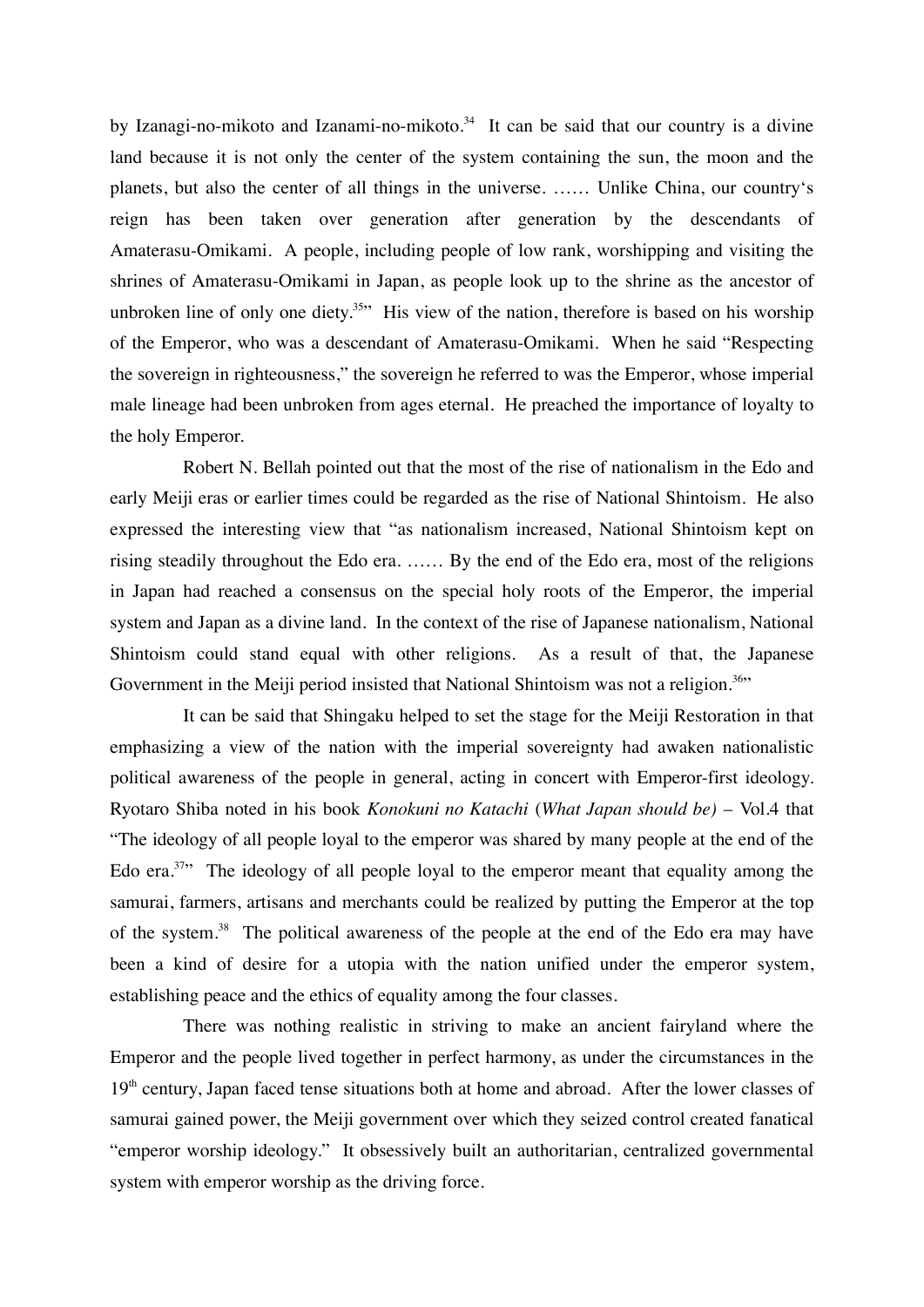#### **Notes**

- 1. Tanba is currently Kameoka City in Kyoto Prefecture.
- 2. Shinto is Japan's native religion.
- 3. The head temple of the Honganji sub-sect of the Jodo-Shinshu Sect of Buddhism in Kyoto.
- 4. Mencius (372 B.C.-289 B.C.) was a Confucian in China.
- 5. Minoru Shibata, *The collected works of Baigan Ishida*, Volume 1, Seibundo, 1972, p. 71.
- 6. Katsundo Kobayashi, *Moshi*, Iwanami Shoten, 1994, p. 318.

7. Baigan used meditation, lectures and question and answer sessions for preaching Shingaku. These were adopted as the three basic cultivation methods in the later history of the subsequent development of Shingaku.

- 8. Minoru Shibata, *op.cit*., p. 36.
- 9. *Ibid*., p. 82.
- 10. *Ibid*., pp. 82-83.
- 11. Founder of Confucianism; 551 B.C.-479 B.C.
- 12. Minoru Shibata, *op.cit*., p. 90.
- 13. *Ibid*., p. 192
- 14. *Ibid*., p.217
- 15. *Ibid*., pp. 211-212
- 16. Yoshimune Tokugawa was the eighth Shogun of Tokugawa Shogunate.
- 17. The Japanese feudal military dictatorship established by Ieyasu Tokugawa.

18. The Reform of Kyoho occurred in the period from 1716 to 1736 in the middle of the Edo era.

19. Sorai Ogyu (1666-1728) was a Confucian in the Edo era.

20. Seiichi Takenaka, *Philosophy on Economy in Sekimon Shingaku*, p. 228.

21. Robert N. Bellah, *Tokugawa Religion*, Iwanamibunko, 1996 (originally published in 1957 and translated by Akira Ikeda in 1996), pp. 321-324.

22. Toan Tejima (1718-1786) was a pupil of Baigan.

23. Sadanobu Matsudaira (1758-1829) was a politician in the middle of the Edo era and a grandson of Yoshimune Tokugawa.

24. Mt. Osaka is located between Kyoto and Shiga Prefecture. It was an important point on the road connecting Edo and Kyoto.

25. *Sanbutsu-mawashi* was a business model in which goods were purchased in one place where the company was doing business and sold in other places where it was also doing